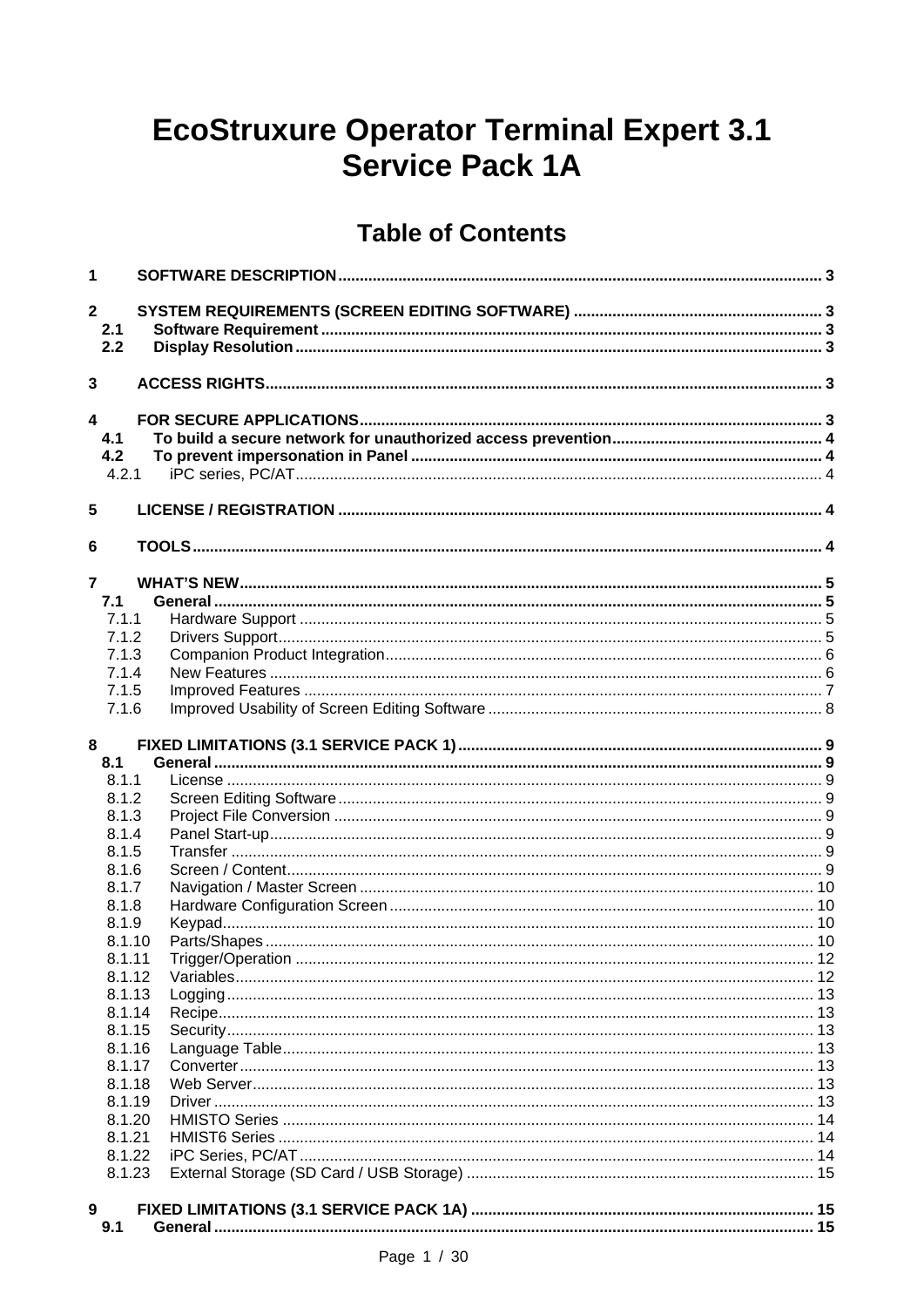| 9.1.1   |  |
|---------|--|
| 9.1.2   |  |
| 9.1.3   |  |
| 9.1.4   |  |
| 9.1.5   |  |
| 9.1.6   |  |
|         |  |
| 10      |  |
| 10.1    |  |
| 10.2    |  |
| 10.2.1  |  |
| 10.2.2  |  |
| 10.2.3  |  |
| 10.2.4  |  |
| 10.2.5  |  |
| 10.2.6  |  |
| 10.2.7  |  |
| 10.2.8  |  |
| 10.2.9  |  |
|         |  |
|         |  |
| 10.3    |  |
| 10.3.1  |  |
| 10.3.2  |  |
| 10.4    |  |
| 10.4.1  |  |
| 10.4.2  |  |
| 10.4.3  |  |
| 10.4.4  |  |
| 10.4.5  |  |
| 10.4.6  |  |
| 10.4.7  |  |
| 10.4.8  |  |
| 10.4.9  |  |
| 10.4.10 |  |
| 10.4.11 |  |
|         |  |
|         |  |
|         |  |
|         |  |
| 11      |  |
| 11.1    |  |
| 11.2    |  |
| 11.3    |  |
| 11.4    |  |
| 11.5    |  |
| 11.6    |  |
| 11.7    |  |
| 11.8    |  |
|         |  |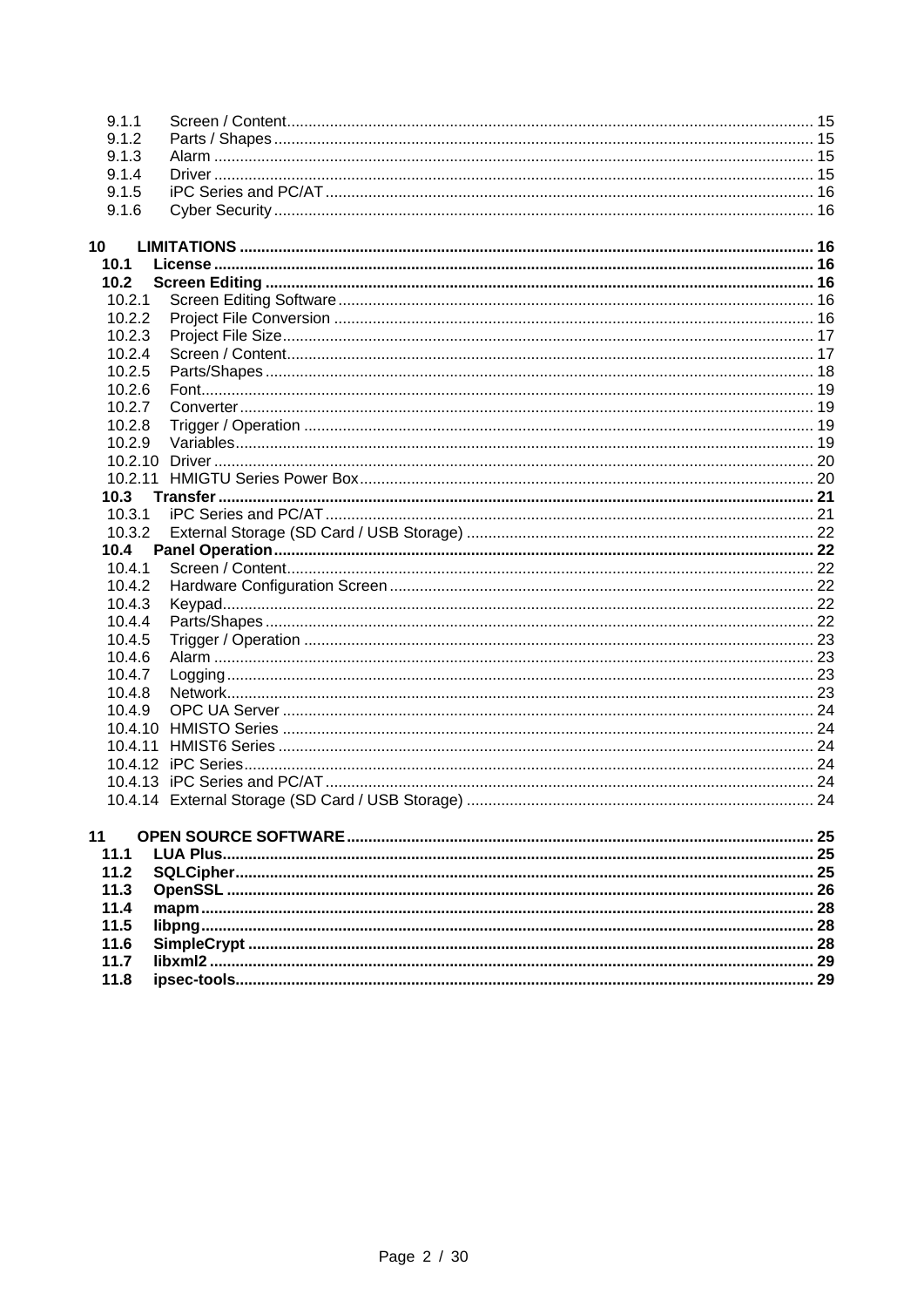# **1 SOFTWARE DESCRIPTION**

This software provides an integrated development environment that enables you to use a personal computer to create a Human Machine Interface (HMI) user application. The HMI user application, used by the Runtime software, can run on multiple platforms.

# **2 SYSTEM REQUIREMENTS (SCREEN EDITING SOFTWARE)**

|                         | <b>Required specifications</b>       |
|-------------------------|--------------------------------------|
| <b>PC</b>               | Windows PC/AT compatible machine     |
| <b>CPU</b>              | Core2 Duo 2 GHz or faster            |
| <b>RAM Memory</b>       | Minimum: 4 GB                        |
|                         | Recommended: 8 GB or more            |
| Available Disk Space    | 4 GB or more                         |
| <b>Operating System</b> | <b>Windows 7 Service Pack</b>        |
|                         | 1/Professional/Home Basic/Home       |
|                         | Premium (32 bit/64 bit)*             |
|                         | Windows 8.1 Pro (32 bit/64 bit)*     |
|                         | Windows 10 Pro/Home (32 bit/64 bit)* |

 \* When you use the Screen Editing Software on a 32 bit operating system, you cannot transfer a project file to replace the system of Vijeo Designer by EcoStruxure Operator Terminal Expert.

## 2.1 Software Requirement

PDF reader is required to open the Readme.

# 2.2 Display Resolution

The software application is best viewed with a screen resolution of 1280x800 pixels or higher.

# **3 ACCESS RIGHTS**

To Install, Uninstall or Operate the software application, you require administrator rights on your computer.

# **4 FOR SECURE APPLICATIONS**

This section explains some points to securely configure applications.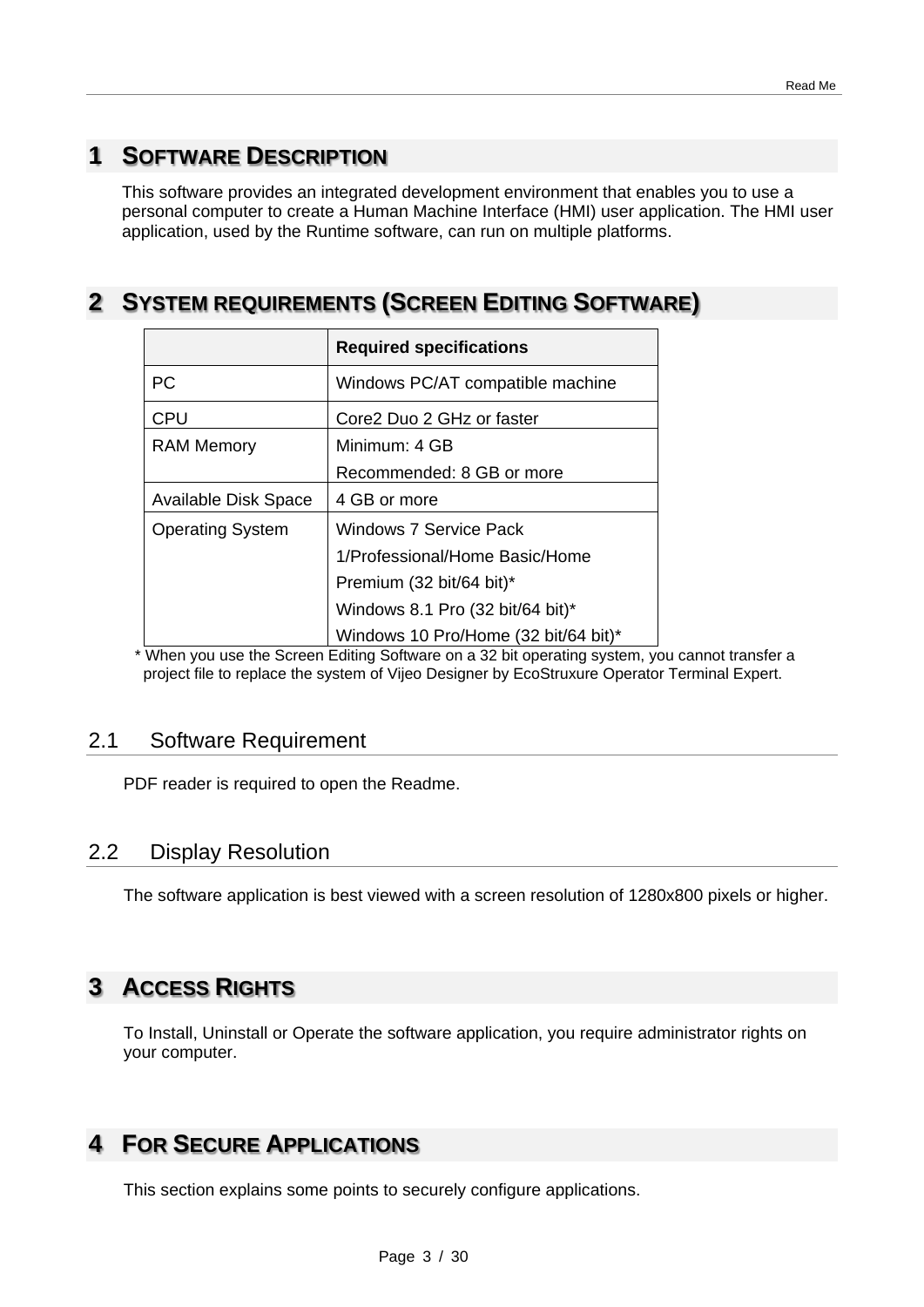## 4.1 To build a secure network for unauthorized access prevention

- Build a communication environment using encrypted communications (ex. VPN).
- Check that the network is secured before communication is established and data is transferred through the Ethernet.
- Select a transfer option that is not based on Ethernet communication (ex. USB Cable or File System). If you need transfer option based on Ethernet communication, we recommend to use IPsec.

## 4.2 To prevent impersonation in Panel

- Use the Security features.
	- $\triangleright$  Use the auto logout feature.
	- $\triangleright$  Give an appropriate security level for unlocking to limited users (allow only users with administrator authority to unlock, etc.).
- Password is not asked for the below:
	- $\triangleright$  External Device operation script Upload / Download
	- Local Storage operation script Upload / Download
	- $\triangleright$  Display the Hardware Configuration object.

Set the security level for the Switches which are used for above operations or opening the screen.

## **4.2.1 iPC series, PC/AT**

- Use the security features in Windows (set a password, run the runtime with administrator authority, use the auto-logout feature, etc.).
- When using Windows administrator account for runtime, define the secured password and security settings.

# **5 LICENSE / REGISTRATION**

Please refer to Help from the Schneider Electric License Manager.

# **6 TOOLS**

You can distribute the following tools installed in the [\Tools] folder.

- Export Validation Tool

- User Management Tool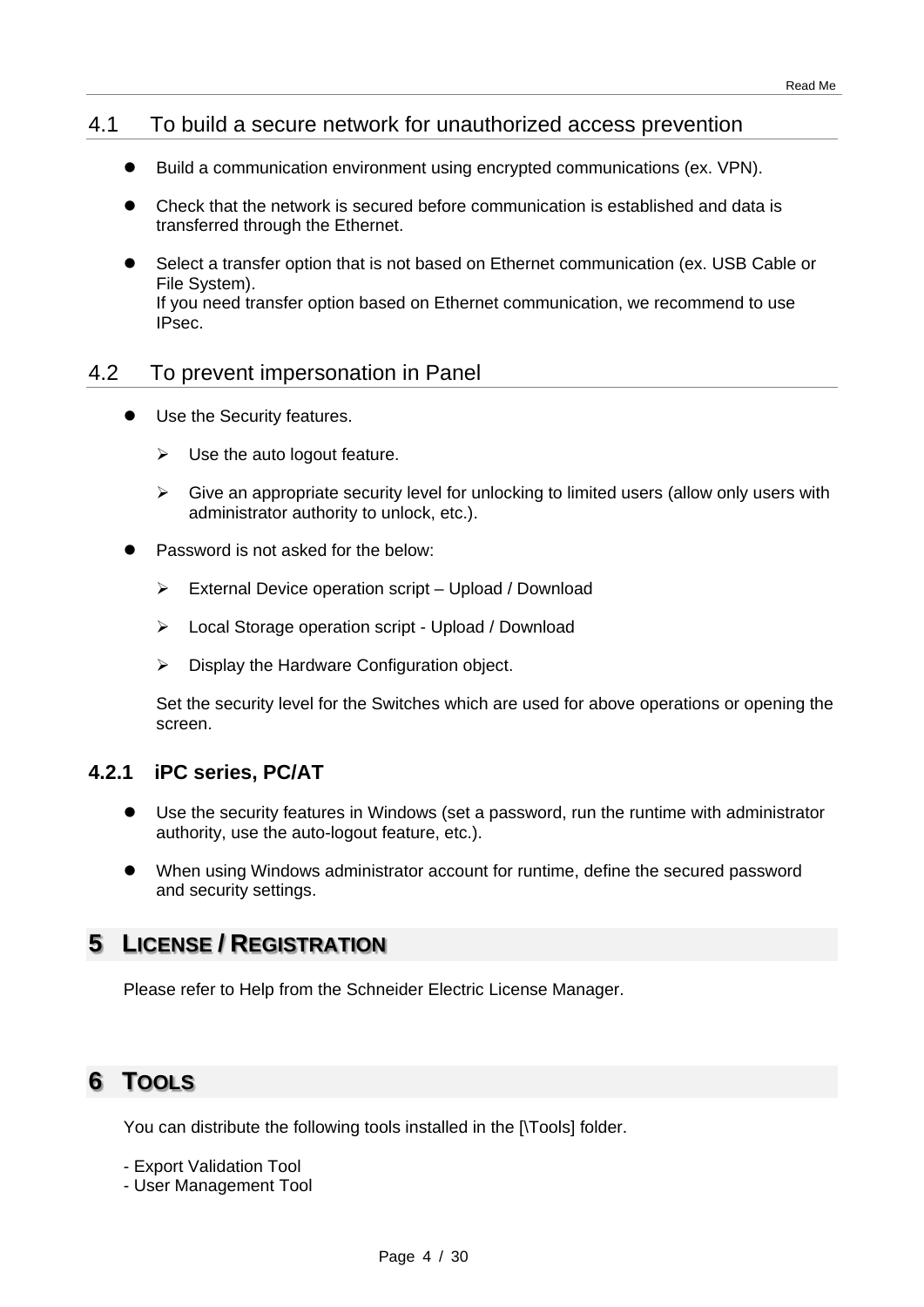# **7 WHAT'S NEW**

## 7.1 General

This section lists the information about the new and improved features.

## **7.1.1 Hardware Support**

- The product name of panels has changed from "Magelis" to "Harmony".
- HMIDM Series
	- $\triangleright$  Some models are newly supported.
- HMIST6 Series support following features.
	- EcoStruxure Secure Connect Advisor
	- Local Storage access
- iPC Series and PC/AT
	- Portrait mode is supported (SVGA, XGA, WXGA++, WUXGA, Full HD, UHD/4K)
- HMIGTO Series are out of support.
- HMIGTU Series Open Box Decommission

 $\rightarrow$  Security vulnerabilities were identified in the HMIGTU Series Open Box. As a result, starting with this version, the HMIGTU Series Open Box is no longer supported. A new HMIGTU Series Open Box model that eliminates the vulnerability is under development. New models will be supported in future versions. If you are using a current model of the HMIGTU Series Open Box with application version 3.1 or earlier and want to upgrade to this version, please contact your local Schneider Electric support representative.

## **7.1.2 Drivers Support**

- Following drivers newly supported.
	- Mitsubishi Electric Corporation A Series Ethernet
	- $\triangleright$  Siemens AG TIA Portal Ethernet
- Following drivers are updated.
	- > OMRON Corporation CS/CJ/NJ/NX Series Ethernet/IP  $\rightarrow$ New CPUs are supported
	- Modbus Organization Modbus SIO ASCII Master/ Modbus SIO Master/ Modbus TCP Master
		- →Customization of Function Code and Max Query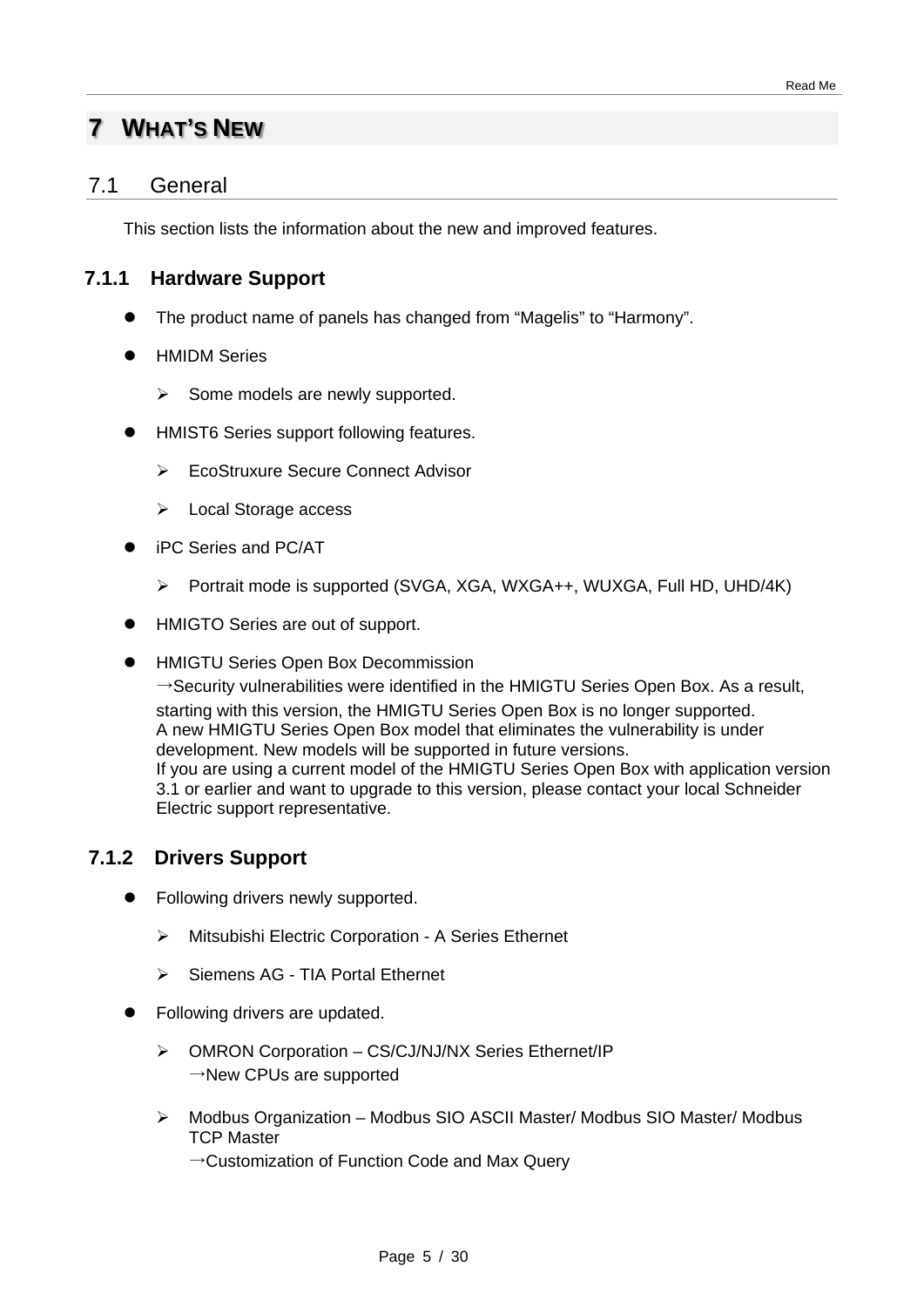- ▶ Schneider Electric Modbus TCP Master  $\rightarrow$ M221 addresses are supported (%KW,%S,%SW)
	- $\rightarrow$ Safety variable access for M580
- Modbus Organization Modbus SIO Slave / Modbus TCP Slave The value of "VendorUrl", used in Modbus Slave commands, has changed. www.schneider-electric.com → Now: www.se.com
- Following drivers have minor update.
	- Emerson Industrial Automation/Control Techniques Modbus SIO Master
	- Emerson Industrial Automation/Control Techniques Modbus TCP Master
	- Mitsubishi Electric Corporation Q/QnA Series Ethernet
	- Mitsubishi Electric Corporation Q/QnA Series Serial
	- Modbus Organization Modbus SIO Slave
	- Modbus Organization Modbus TCP Slave
	- Schneider Flectric Modbus SIO Master
	- $\triangleright$  Schneider Electric PacDrive
	- Schneider Electric SoMachine Network
	- ▶ Siemens AG SIMATIC S7 Ethernet
	- > Siemens AG SIMATIC S7 MPI Direct

## **7.1.3 Companion Product Integration**

● Schneider Electric Software Update  $\rightarrow$ Schneider Electric Software Update version is updated.

## **7.1.4 New Features**

- **•** Time Display Object is newly supported.  $\rightarrow$ You can use the Time Display object to show an amount of time, useful for showing either the elapsed time or a count down.
- Pipe Object is newly supported.  $\rightarrow$ Use the Pipe object to simplify the drawing process and to emulate the flow of goods through a pipe.
- File Manager Object is newly supported.  $\rightarrow$  The File Manager object is for deleting files, in addition to copying and pasting files to and from the panel.
- IPsec Transfer is newly supported.  $\rightarrow$ Supports IPsec encrypted transfer via Ethernet to prevent unauthorized access.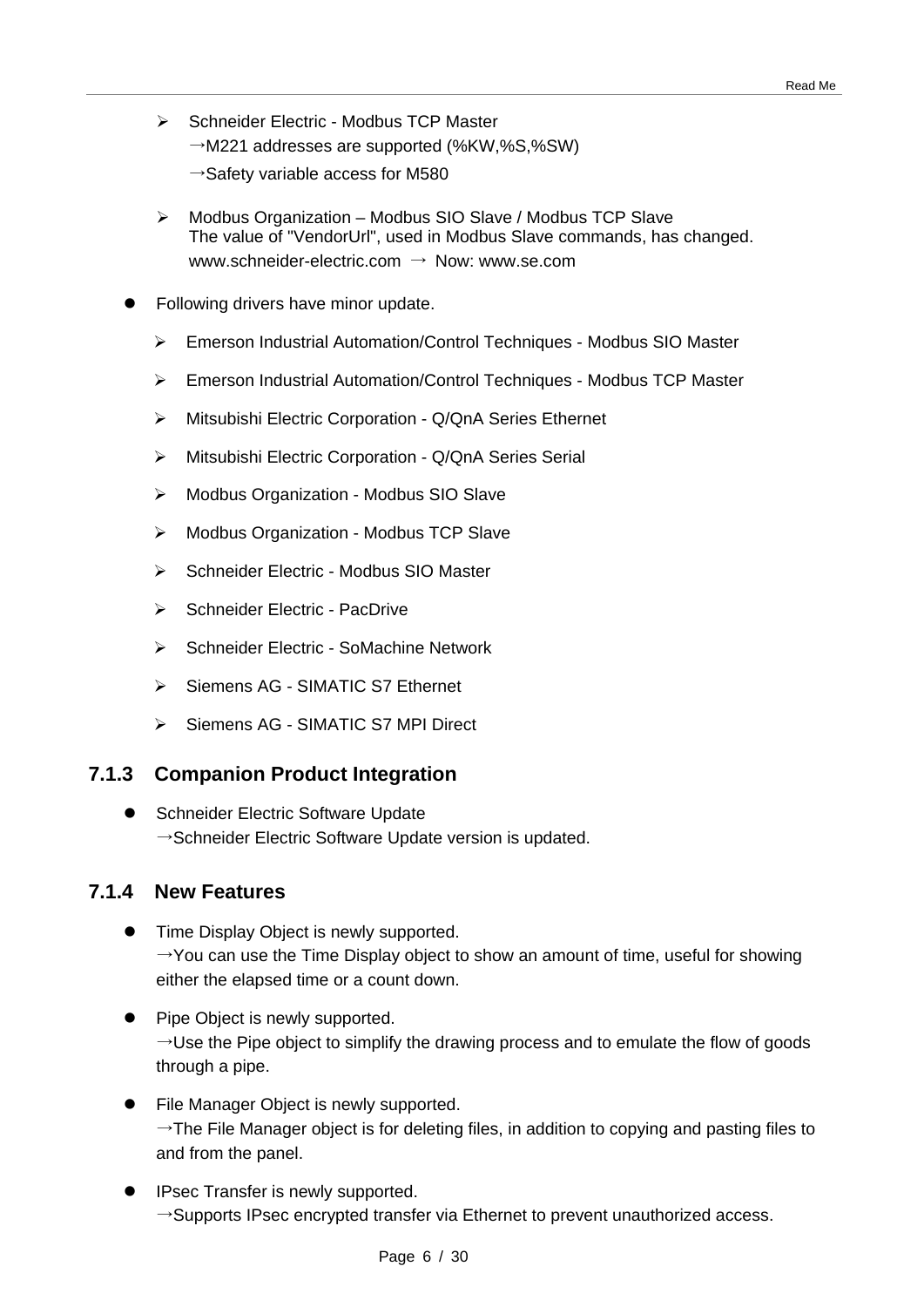- Project Password is newly supported.  $\rightarrow$  To add security to projects, add a project password, required to open a project.
- Historical Mode in Alarm Summary Object is newly supported.  $\rightarrow$ Displays a triggered alarm on a single line until it is returned to normal. When the alarm becomes active again, displays the alarm on a new line.
- **•** Export Alarm Data is newly supported.  $\rightarrow$ Alarm data can be exported to external storage.
- Triggers are newly supported.
	- Mouse Over (This trigger is supported on iPC series and PC/AT.)  $\rightarrow$ Move the mouse overtop of the specified object to run the specified operation.
	- Mouse Right Click (This trigger is supported on iPC series and PC/AT.)  $\rightarrow$ Right-click the mouse on the specified object to run the script operation.
	- Local Storage Low Space of Storage (This trigger is supported on HMIST6 Series.)  $\rightarrow$ Script block that triggers an operation once, when the available free space on local storage falls below the specified limit.
- Operations are newly supported.
	- **Export Alarm Data**  $\rightarrow$ You can use this script operation to export the alarm log to a CSV or TXT file.
	- $\triangleright$  File Management

 $\rightarrow$ Using the File Management operation available in Target, you can cut and paste, copy and paste, or delete files in the defined location.

- Local Storage Upload/Download (This trigger is supported on HMIST6 Series.)  $\rightarrow$ Script block for transferring package. VML from local storage to application memory, or for uploading package.VML from application memory to local storage.
- Source Properties are newly supported.
	- $\triangleright$  Location
	- Width
	- $\triangleright$  Height

## **7.1.5 Improved Features**

- OPC UA Server
	- $\rightarrow$  Certification is obtained in HMIST6 Series.
	- $\rightarrow$ Default value is changed in the [Security Policy] field.

(Default value: [Basic256Sha256SignAndEncrypt])

- $\rightarrow$ You can choose certificate option from [Trusted Certificated] or [Issuers Certificated]
- $\rightarrow$ You can set multiple number of certifications and CRL (Certificate Revocation List)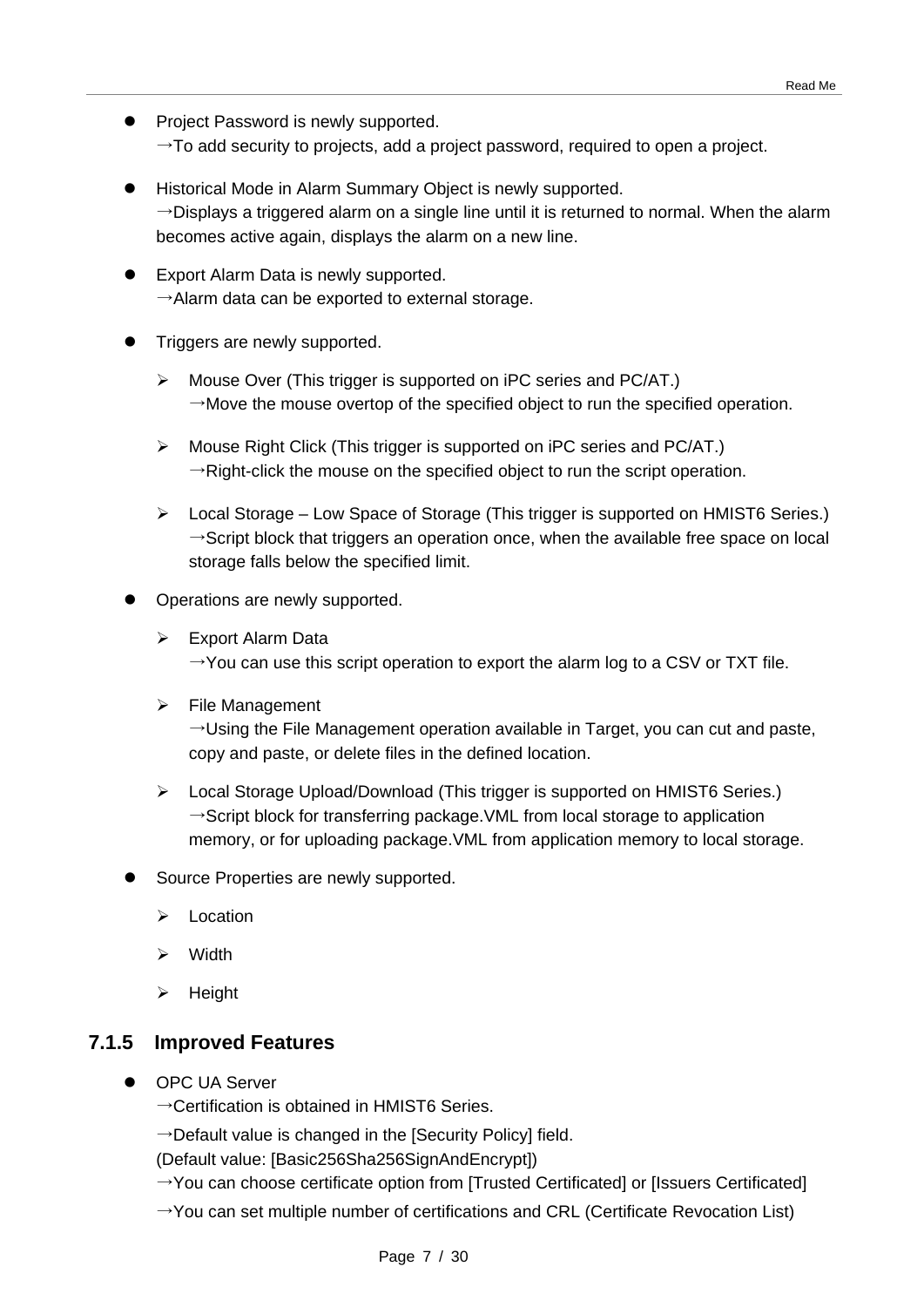- Keypad  $\rightarrow$ You can choose key touch detection from [Click] or [Press].
- Numeric Display Object
	- $\rightarrow$ You can display plus (+) when the value is a positive number. (ex: ""+123.456"")
	- $\rightarrow$ You can input decimal places to Numeric display when float format is selected.
- Drop down list Object  $\rightarrow$ Alignment and padding properties are newly supported.
- Logging  $\rightarrow$  Logging max record can be configured in each logging group.
- Recipe Dropdown List Object  $\rightarrow$ You can filter the list according to the entered text.
- Recipe Label

 $\rightarrow$ When you change recipes or make new recipes on the panel, you may need to change recipe labels dynamically.

- **•** HMIST6 Series
	- $\rightarrow$  Local Storage is available for export data.
	- $\rightarrow$ Local Storage is available for File System transfer.
- Keep Runtime Data after Transferring  $\rightarrow$ When user management and Ethernet settings (run-time data) does not match the screen editing software, you can choose to either keep the run-time data or overwrite it during a transfer operation.
- Hardware Configuration  $\rightarrow$ Followings information is available in Hardware Configuration.
	- > MAC Address
	- Serial Number (Available in only HMISTO Series and HMIST6 Series)

## **7.1.6 Improved Usability of Screen Editing Software**

- Object/Variable Duplicate is newly supported.  $\rightarrow$ You can have multiple copies of the same object or variable.
- Searching and Replacing Cross References
- To make script easier to read, you can add comments up to 1000 characters long to a Trigger Block.
- When selecting the panel, the iPC series or PC / AT options are combined into one.
- Display status is kept in property window.
- The total number of screens and contents is shown.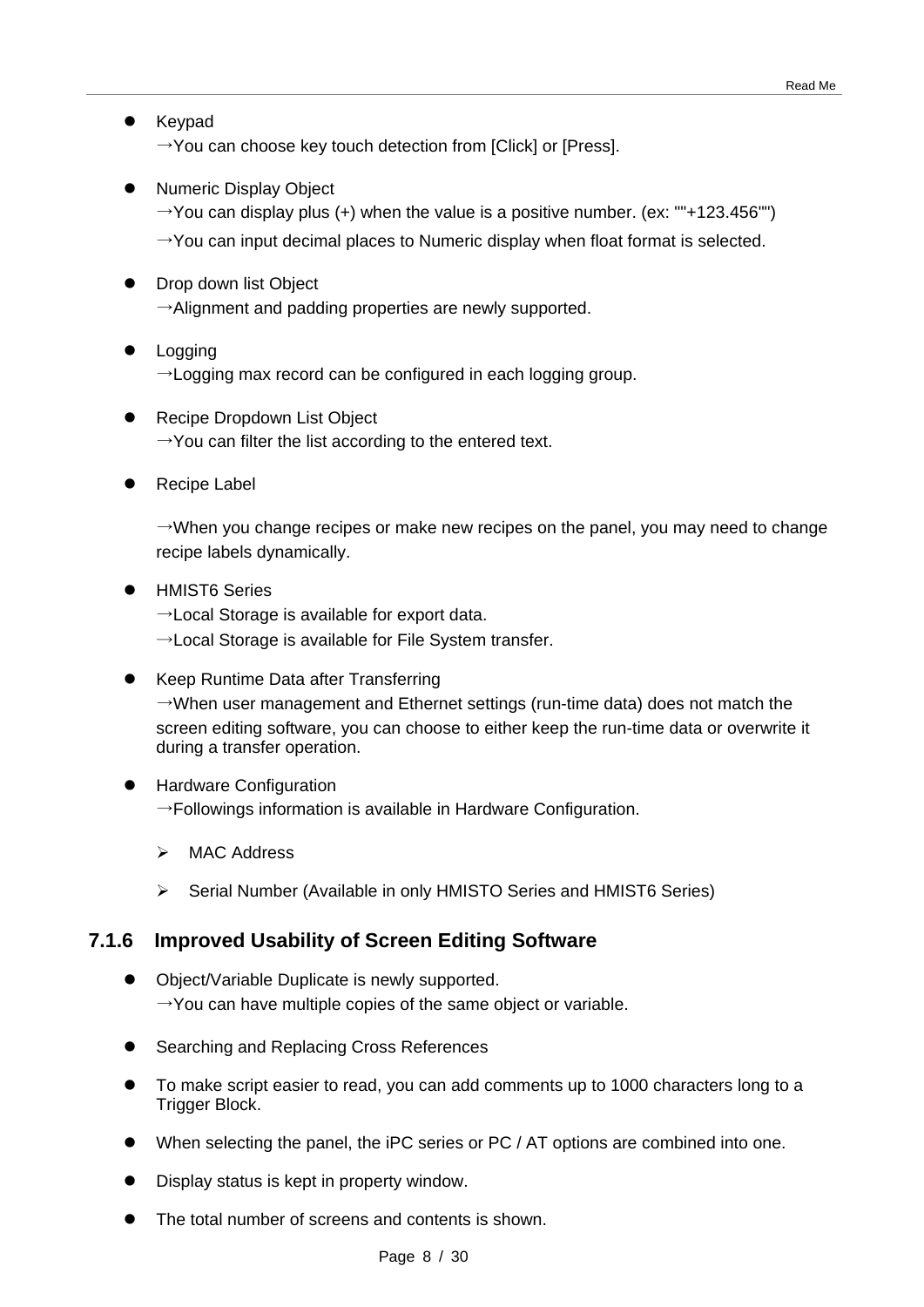• Change the order of contents by drag & drop in tree view as well as the screens.

# **8 FIXED LIMITATIONS (3.1 SERVICE PACK 1)**

## 8.1 General

This section lists all the fixed limitations.

## **8.1.1 License**

 [Display Hardware Configuration] now displays correctly when using a Basic license. [Display Hardware Configuration] is located in [System Architecture]  $\rightarrow$  [Target01]  $\rightarrow$ [Function] tab  $\rightarrow$  [Options] sub tab  $\rightarrow$  [Preferences].

## **8.1.2 Screen Editing Software**

- Even when you use Screen Editing software on Windows 10 and 3-D display mode is enabled, pop up windows for Save, Close, Import, Export, Progress bar, and so on, now display correctly.
- Fixed an issue where the Screen Editing software displayed an empty dialog box when using features that took advantage of the hardware acceleration function on the PC.
- Fixed an issue so the minimum, maximum and close buttons in the Screen Editing software do not disappear when reducing the size of the application window to a certain size.
- In some settings in the Properties screen, the square icon, which appears on the right edge of a setting and which is used to identify the data type of the setup value, displayed incorrectly.

## **8.1.3 Project File Conversion**

 When using the screen editing software with a project converted from a previous version, font data is now transferred correctly.

## **8.1.4 Panel Start-up**

Removed the text string "Now Loading" from the startup screen.

## **8.1.5 Transfer**

 When transferring a project file, the runtime version change confirmation dialog now appears in the foreground.

## **8.1.6 Screen / Content**

 When displaying the initial screen and a change screen operation occurs, the screen can now display the screen change.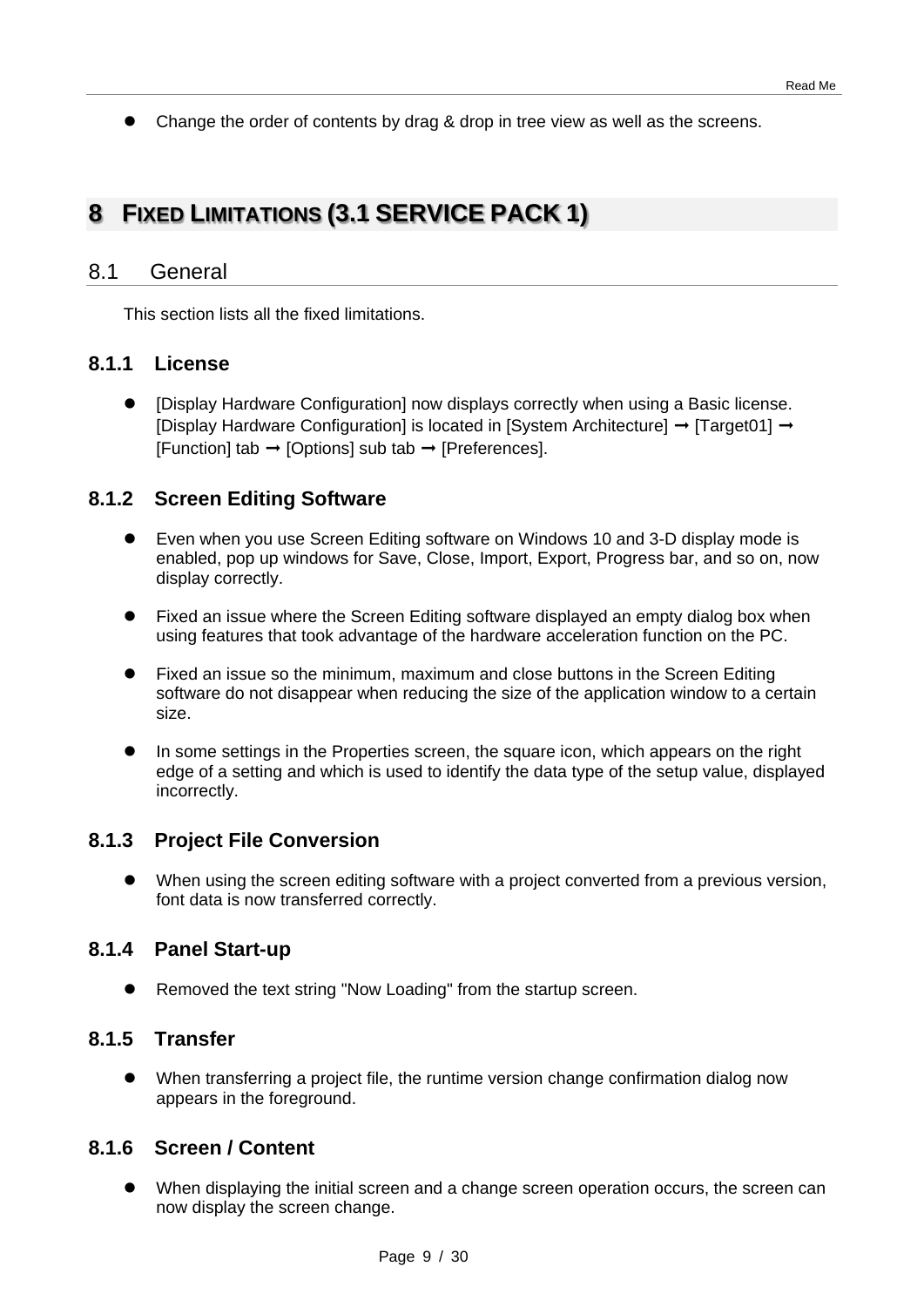- Fixed an issue where the Screen Editing software exited unexpectedly when configuring the [Image File] in a [Navigation Switch].
- Fixed an issue where the screen is not displayed correctly when changing the screen.

## **8.1.7 Navigation / Master Screen**

- The Screen Editing software now displays an error message when icon navigation switches are displayed above the maximum height of the menu screen.
- Fixed an issue where the Screen Editing software exited unexpectedly when running simulation after changing the order of objects on a master screen.

## **8.1.8 Hardware Configuration Screen**

- The drop-down list in the [Filter Detailed] screen now displays correctly when filtering the Operation Log screen (for Hardware Configuration screen)
- Fixed the issue so the message "Restarting..." now displays when you touch the [Reboot] button in the Hardware Configuration screen to restart the run time.

## **8.1.9 Keypad**

- You can now detect key inputs of keypad operations with the [Keyboard touch detection] setting.
	- $\triangleright$  [Click]: Press then release the key and input is detected.
	- $\triangleright$  [Press]: Press the key and input is detected.

 $[Keyboard touch detection]$  is located in  $[Screen Design] \rightarrow [Keybad] \rightarrow [System Numeric]$ keypad] or [System String Keypad].

## **8.1.10 Parts/Shapes**

- When you configure [Source] or [Destination] properties in [Touch] tab, Invalid setting items ([Converter] and [Direction]) are not now displayed in Selector window.
- In the following animation settings, fixed an issue where assigning a source property set up with a converter is caused other settings, which were not even associated with the source property, to also bet set up with the same converter.
	- > [Horizontal Offset] / [Vertical Offset]
	- [Horizontal Anchor] / [Vertical Anchor]
	- [Horizontal Scale] / [Vertical Scale]
	- [Rotation (X coordinate)] / [Rotation (Y coordinate)]

#### 8.1.10.1 Alarm Summary

 The drop-down list in the [Filter Detailed] screen now displays correctly when filtering the Alarm Summary part.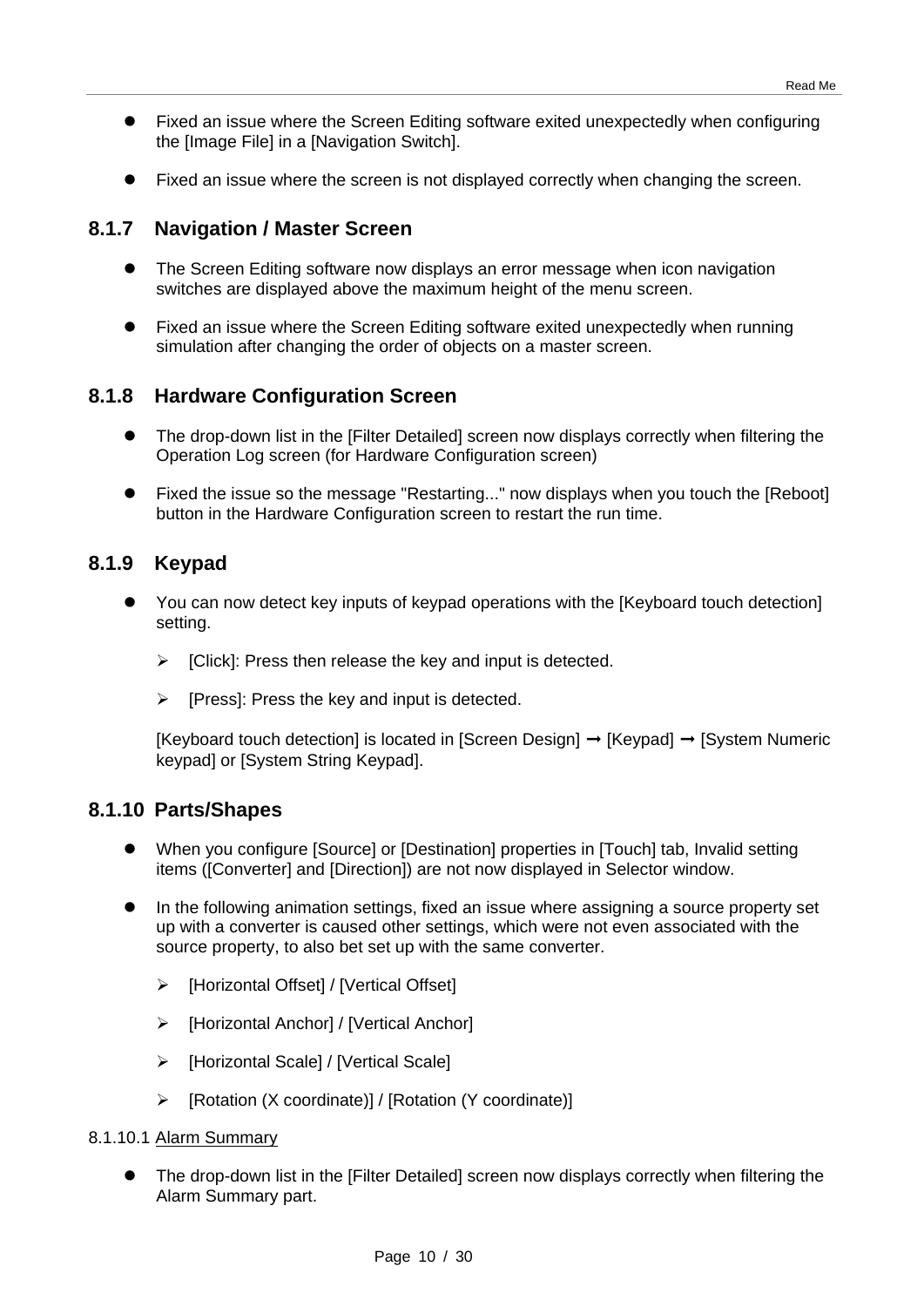#### 8.1.10.2 Alarm Summary / File Manager / Ingredient Viewer

- Fixed an issue so the parts now draw properly when changing the size of the parts' font at run time.
- Fixed an issue where changes to setting values for Fill or Color setting values at run time caused the parts to draw incorrectly.

#### 8.1.10.3 Block Trend

 Fixed an issue so Block Trend part can now display a structured variable's individual element values correctly at run time.

#### 8.1.10.4 Block Trend / Trend Graph

 Graphs now display correctly in the screen editor when the [Display Mode] property is set to the [Divide] option.

#### 8.1.10.5 Date/Time Display

 Issues related to assigning variables to a Date/Time Display object's [Font Color] property are now resolved.

#### 8.1.10.6 Dropdown List

- The Dropdown List part now displays correctly when dropped into a grid screen, content, or layout object.
- Fixed an issue where Dropdown List parts in nested content displays were partially hidden.

#### 8.1.10.7 N-State Lamp

When using the N-State Lamp, you can now select [None] as the color type.

#### 8.1.10.8 Numeric Display

- The following properties in a Numeric Display object now support decimal point input when using the Float data type.
	- [Current Value]
	- $\triangleright$  [Min Input]
	- $\triangleright$  [Max Input]

#### 8.1.10.9 Picture Display

- The folder name set in a Picture Display object's [Destination Folder] property is no longer case sensitive.
- Fixed an issue where gestures on Image Display objects worked even though the [Image Operation] property was set as disabled.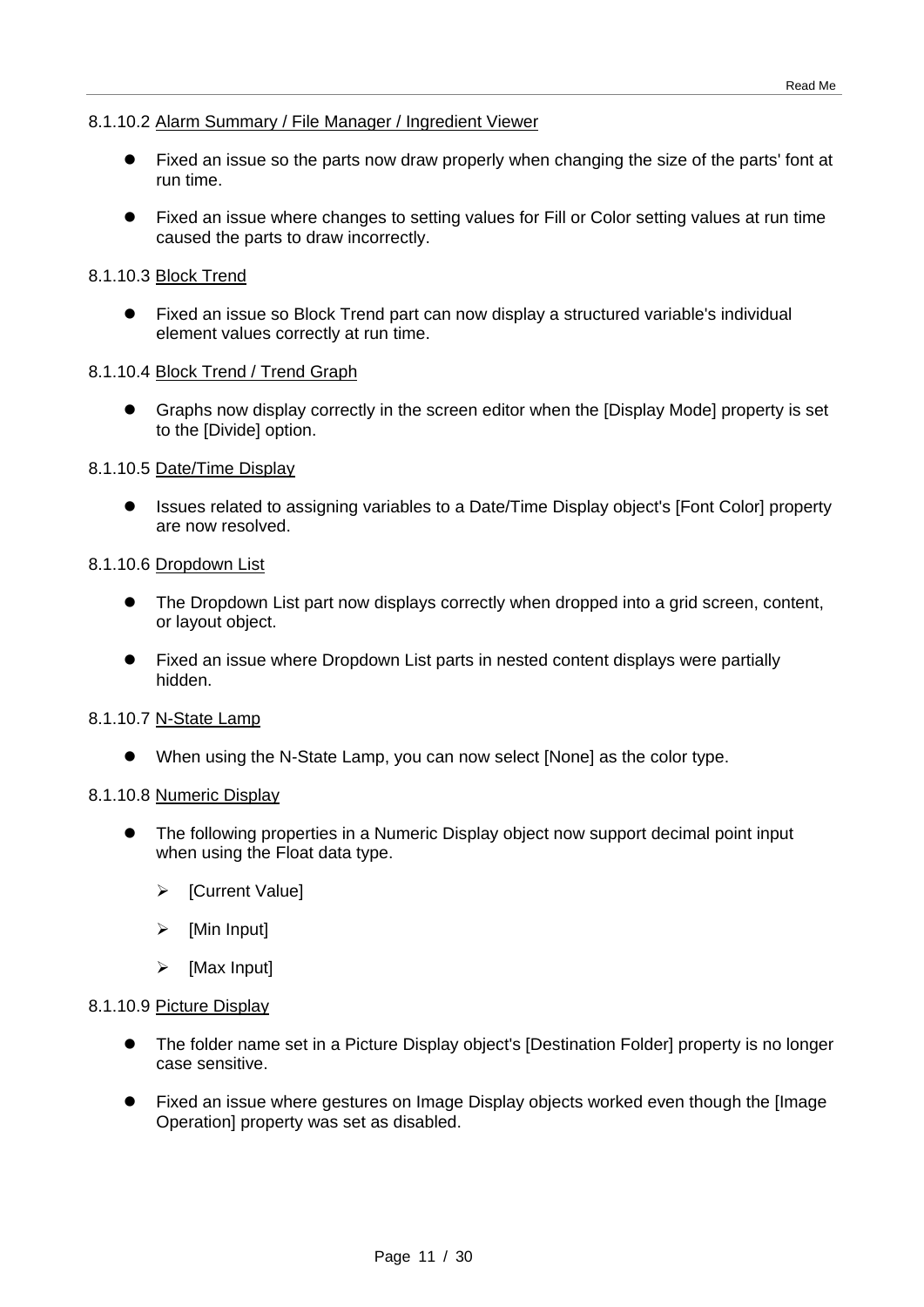#### 8.1.10.10 Picture Display/Image

 Fixed an issue where the run time freezes when displaying many images. However, if the upper limit is exceeded (simultaneous display of images with a total resolution of 1,000,000 pixels or more), any excess images will not display.

#### 8.1.10.11 Web Browser

- When the [Visibility] property (Source Property: "Visibility") in a Web Browser object is [Hidden] (Source Property Value: 1) or [Collapsed] (Source Property Value: 2), the loading progress bar may not disappear even after the web page is loaded.
- Fixed an issue with the Web browser caused the panel to exit unexpectedly.

## **8.1.11 Trigger/Operation**

- In a script Operation, you can now set an object that has the same name as a variable used to indirectly identify the element number in an array variable.
- Fixed an issue where an operation is executed before an external variable establish communication with a device address by selecting [Screen Priority] or [Communication Priority] in the [Drawing Mode] setting. However, if an external variable is used in an operation as part of an expression or as an element of an array variable, the operation is executed before communication is established. [Drawing Mode] is located in [System Architecture]  $\rightarrow$  [Target01]  $\rightarrow$  [Function] tab  $\rightarrow$

[Options] sub tab  $\rightarrow$  [Preferences].

## **8.1.12 Variables**

- The retentive feature now works with variables in folders.
- Data Logging Groups are now created when you import a variable file that includes Data Logging Group settings.
- The screen editing software now displays an error message if the number of variables exceeds the maximum limit.

#### 8.1.12.1 Symbol Link

- The correct device address is now set for all variables imported in a SMBP symbol file set with IEC addressing.
- When importing a Symbol file that has supported structure elements along with unsupported structure elements, only the supported structure elements are now imported and unsupported structure elements are not imported.
- When importing a SoMachine Basic file, BOOL variables associated with bit addresses that use the X identifier now import correctly.
- When importing the following symbol files, variables associated with the %KW register now import correctly.
	- XVM Unity-Pro File (.XVM)
	- $\triangleright$  XSY Unity-Pro File (.XSY)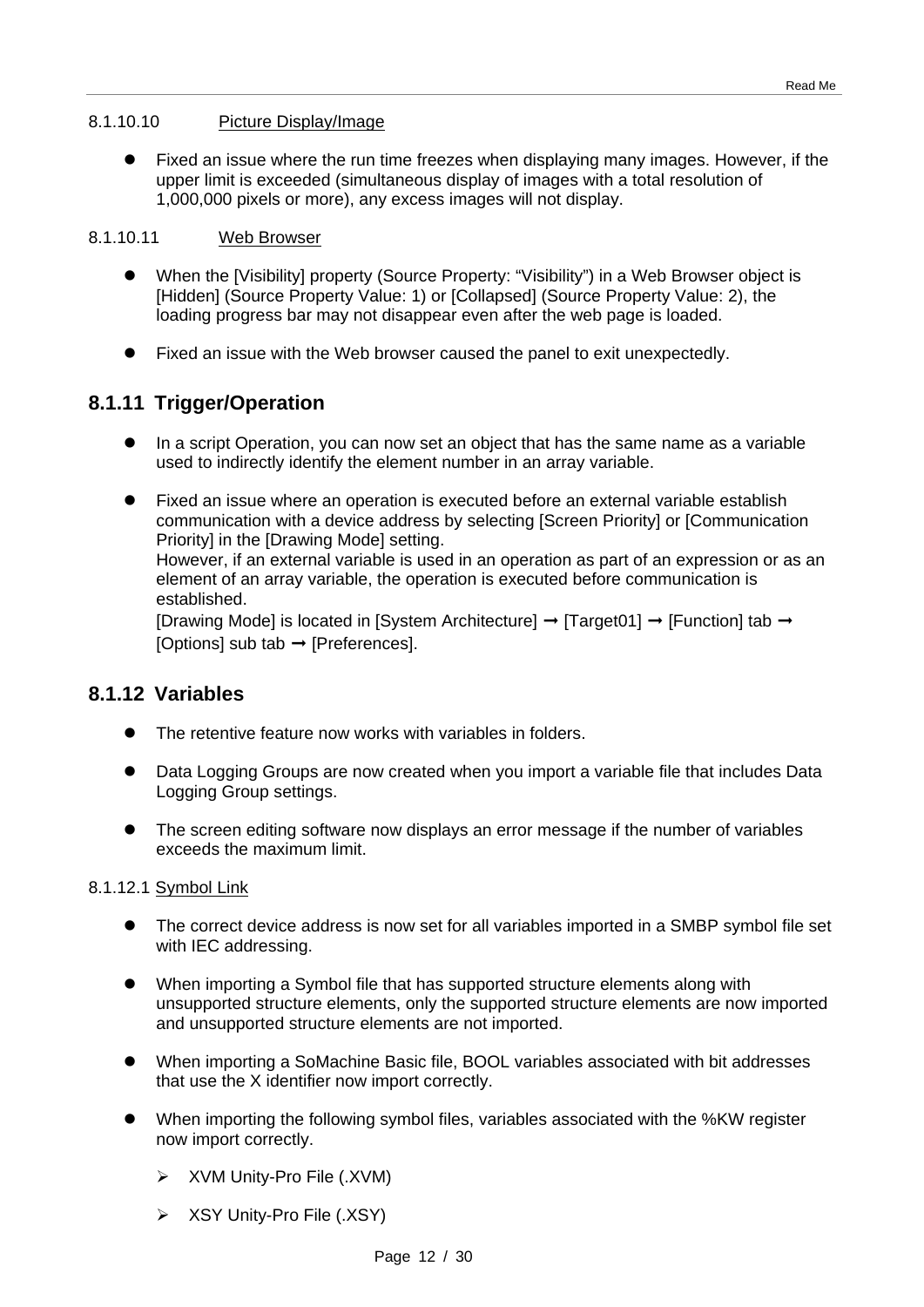- XVM EcoStruxure Control Expert File (.XVM)
- XSY EcoStruxure Control Expert File (.XSY)
- When importing a SoMachine Basic Modbus Symbol file (.SMBP), variables associated with %S, %SW, and %KW register now import correctly.
- A symbol file now does not import when the number of array dimensions, array elements, and byte-length of variables exceed the supported limit.
	- $\triangleright$  Number of bytes for a string variable: 512 or less
	- $\triangleright$  Array elements: 2048 or less
	- $\triangleright$  Array dimensions: 5 or less
- Fixed an issue so you can now display a structure array variable that is referenced indirectly with a Symbol Link, and which is also set up with a converter.

## **8.1.13 Logging**

 Fixed an issue so the panel does not stop unexpectedly during logging, when a logging group's [Condition Type] is [Value Change] and its interlock setting (Source property name: Interlock) is ON.

#### **8.1.14 Recipe**

 Recipes files with double quotation marks–such as for labels or string ingredient values– now import properly in the screen editing software.

#### **8.1.15 Security**

 You can now use the hyphen and underscore characters for passwords in the screen editing software.

## **8.1.16 Language Table**

• You can now successfully import empty language tables.

#### **8.1.17 Converter**

 In the range converter, an error message now appears if the data type between [Data Type (Source)] and its assigned value do not match.

#### **8.1.18 Web Server**

 A Web server settings error related to a Basic license now does not display when you switch to the Professional license.

#### **8.1.19 Driver**

 Fixed an issue where sometimes the panel exits unexpectedly when using the following drivers.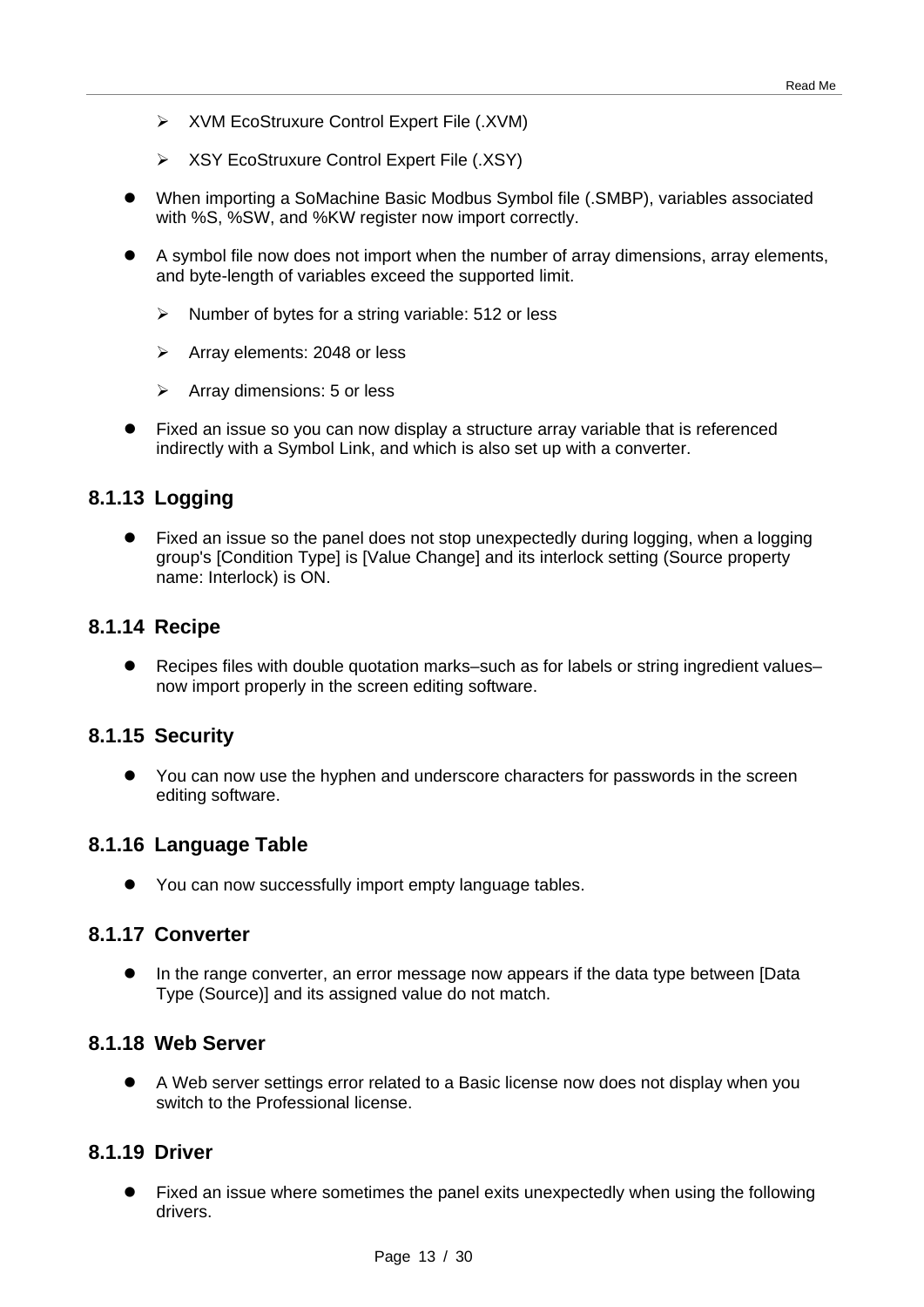And also fixed an issue where using the initial value for the Default Gatway with following drivers caused the panel to exit unexpectedly.

- Schneider Electric PacDrive
- ▶ Schneider Electric SoMachine Network
- You can now add the same Ethernet driver, multiple times in a project.
- The screen editing software now displays an error message when values in the Driver or Equipment configuration are out of range.

#### 8.1.19.1 Siemens AG SIMATIC S7 MPI Direct

- In the screen editing software, you can now select all supported speeds (9600, 19200, 187.5K, 1.5M, 3M, 6M, or 12M) for ADDITIONALPORT.
- Even when the [Speed] is set to 9600, you can now configure the [Timeout] to less than 2 seconds.

#### 8.1.19.2 OMRON Corporation CS/CJ/NJ Series Ethernet/IP

- Improved the writing speed of [Array] operation when writing to consecutive arrays.
- Fixed an issue that occurred rarely, where a tag on the screen displayed a previous value.
- Fixed an issue that caused the application exited unexpectedly.
- Fixed an issue that prevented importing some types of tag data.

#### 8.1.19.3 Rockwell Automation, Inc. Ethernet/IP

Fixed an issue that caused the application exited unexpectedly.

#### **8.1.20 HMISTO Series**

 The screen editing software now displays an error message when the number of alarms in an alarm group exceeds the supported limit.

#### **8.1.21 HMIST6 Series**

**•** Improved touch panel sensitivity on the HMIST6 Series.

## **8.1.22 iPC Series, PC/AT**

- Fixed an issue on iPC Series and PC/AT, where the run time did not work after transferring under the following conditions.
	- 1. The path set in either the [Save Folder (SD Card)] or [Save Folder (USB Storage)] field ends with a slash or backslash.
	- 2. SD Card or USB Storage is selected in the [Save in] field for one of the features below.
		- $\Leftrightarrow$  Alarm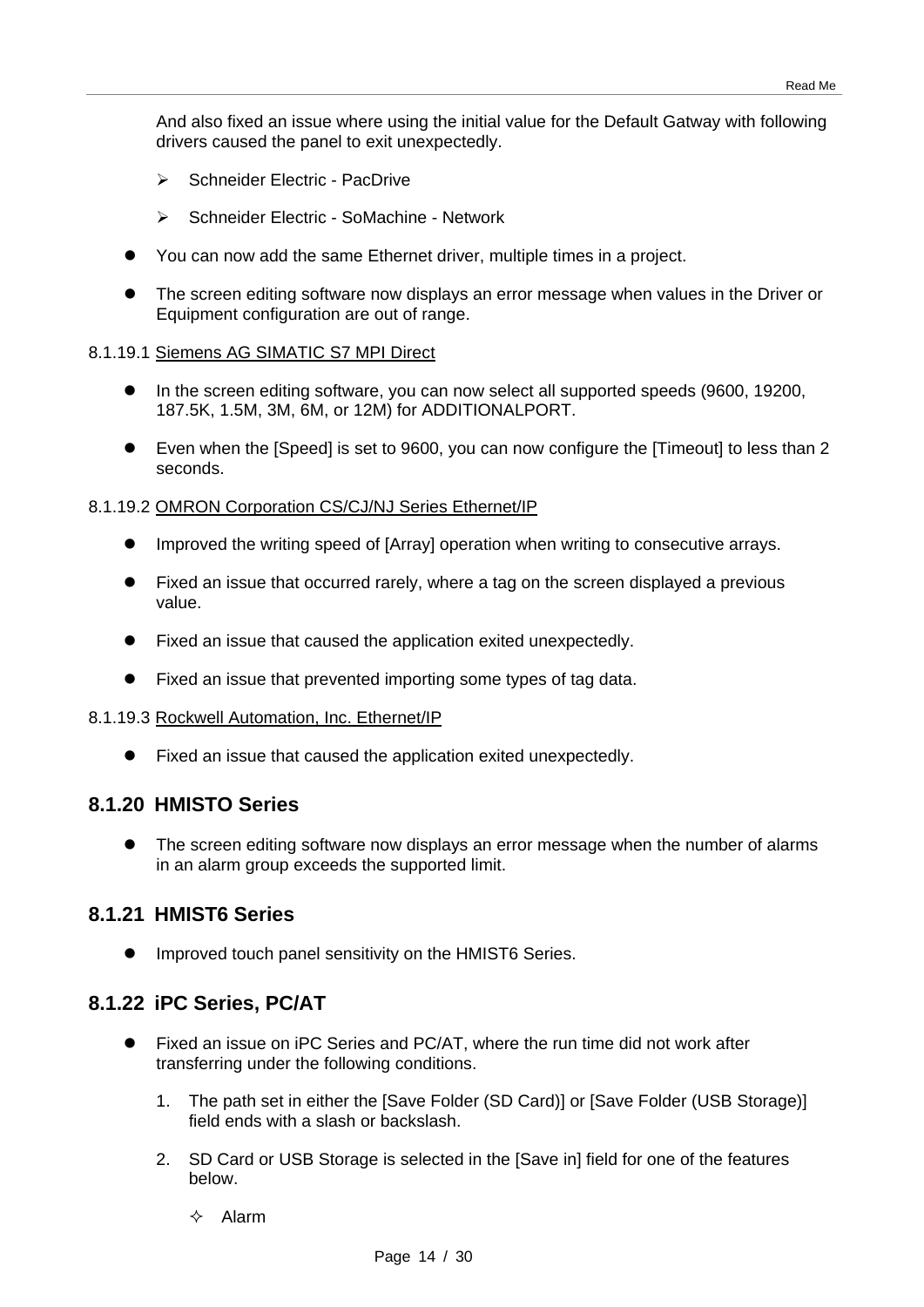- $\diamond$  Logging
- $\Diamond$  Operation Log
- Recipe

## **8.1.23 External Storage (SD Card / USB Storage)**

- Fixed an issue where sometimes external storage was not recognized by the panel.
- Fixed an issue that occurred when anything other than C drive was set as the destination folder. During simulation, running an export operation generated unnecessary folders in the specified path.

# **9 FIXED LIMITATIONS (3.1 SERVICE PACK 1A)**

## 9.1 General

This section lists all the fixed limitations.

## **9.1.1 Screen / Content**

 Fixed an issue where screen and content did not change screens or change content when the screen or content included script with an [Array] operation and a [Screen/Content Status] trigger set to [Inactive].

## **9.1.2 Parts / Shapes**

- Fixed an issue where performing Slide Navigation or Slide Content Display slide operations caused N-State Lamps to display the incorrect status.
- Fixed an issue where a feature did not work properly on the panel when a source property was mapped to a property that was only enabled depending on the value of another property. (For example, when [Overwrite Input Range] is enabled in a numeric display, the [Min Input] and [Max Input] properties become enabled. When a source property was set to the [Min Input] or [Max Input] property, the feature did not work properly.)

## **9.1.3 Alarm**

 Fixed an issue where the value in the CurrentActiveCount became invalid when an alarm was triggered and then resolved very quickly.

## **9.1.4 Driver**

#### 9.1.4.1 OMRON Corporation CS/CJ/NJ Series Ethernet/IP

 When the PLC ladder program was updated while the PLC communicated with a panel, even though the panel would get PLC variable values, communication sometimes restarted without the updated variable values. When that happened, incorrect values were displayed. This issue has been fixed.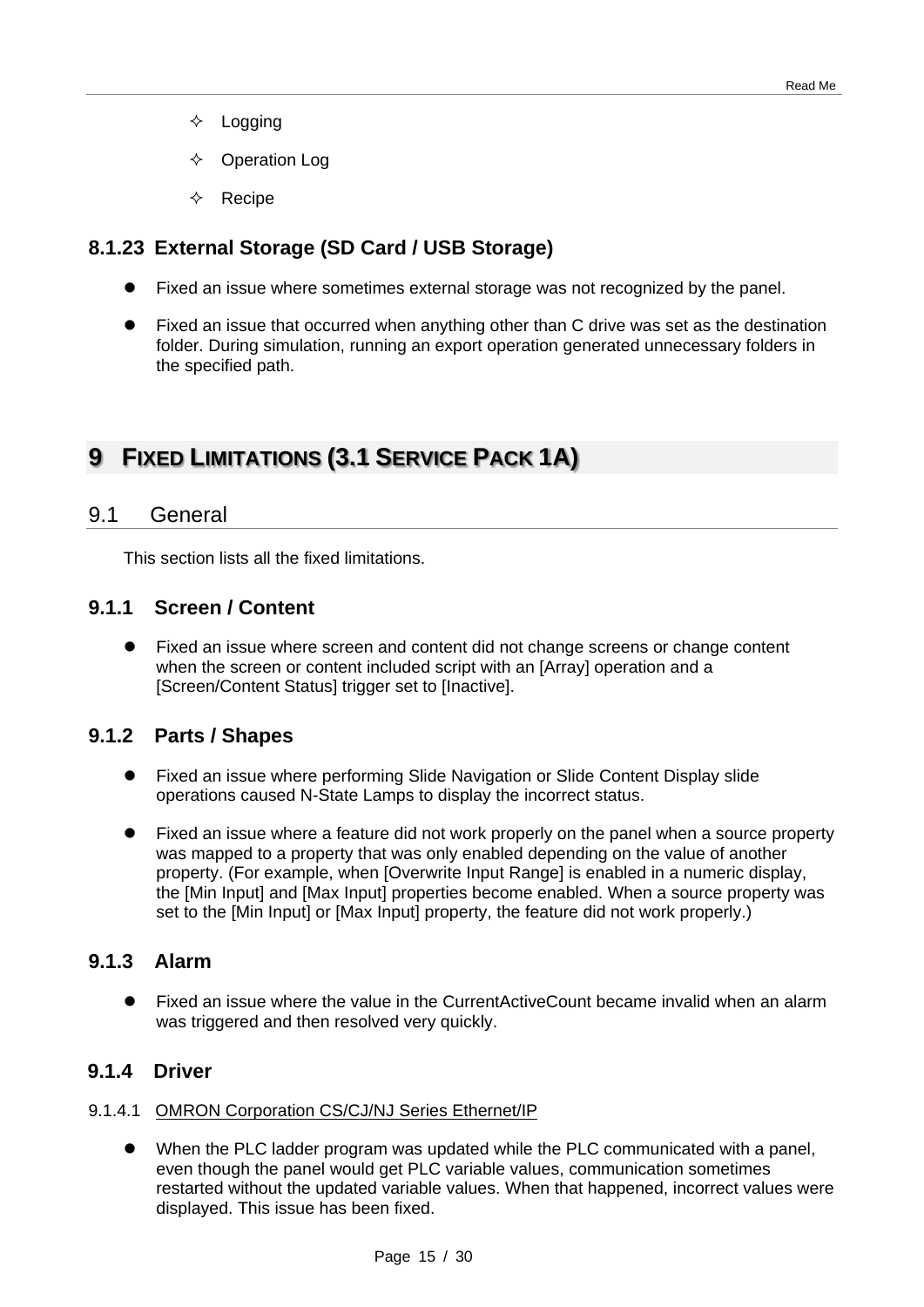## **9.1.5 iPC Series and PC/AT**

 Fixed an issue where changing the time on the panel caused [Periodic] triggers to work incorrectly.

## **9.1.6 Cyber Security**

Fixed a vulnerability issue in the Screen Editing software's operating environment.

# **10 LIMITATIONS**

This section lists the limitations that are applicable to both the Screen Editing Software and Runtime.

#### 10.1 License

 In the Schneider Electric License Manager, if a version 3.0 trial license is still active, please remove it.

## 10.2 Screen Editing

## **10.2.1 Screen Editing Software**

- You cannot search for a variable in an array variable element by its full variable name. Search for either the name of the array variable or the variable used in the array element. For example, if the search target is "Var1[Var2.Value].Value", search "Var1.Value" (name of array variable) or "Var2.Value" (name of variable used in element). Search will not work with "Var1[Var2.Value].Value".
- When variables are created in the process of duplicating objects, undoing the duplicate operation does not undo creation of variables. Undo only removes any created objects.
- If there are a large number of variables (for example 20000) and you perform many filter actions in the Variable Editor columns, the mouse may show the busy icon in the Variable Editor. On relaunching the application, the mouse will return to its normal icon.

#### 10.2.1.1 Project File Name

 When using the project file with EcoStruxure Machine Expert (System Mode), the maximum length of the project file name is 42 characters. (In all other cases, the maximum is 200 characters.)

## **10.2.2 Project File Conversion**

 When using the screen editing software with a project converted from a previous version, an error is incorrectly shown for a N-State Lamp object's [Variable] property during validation.

Double click the error and the error will disappear.

Before opening a project file in this version, refer to the links below.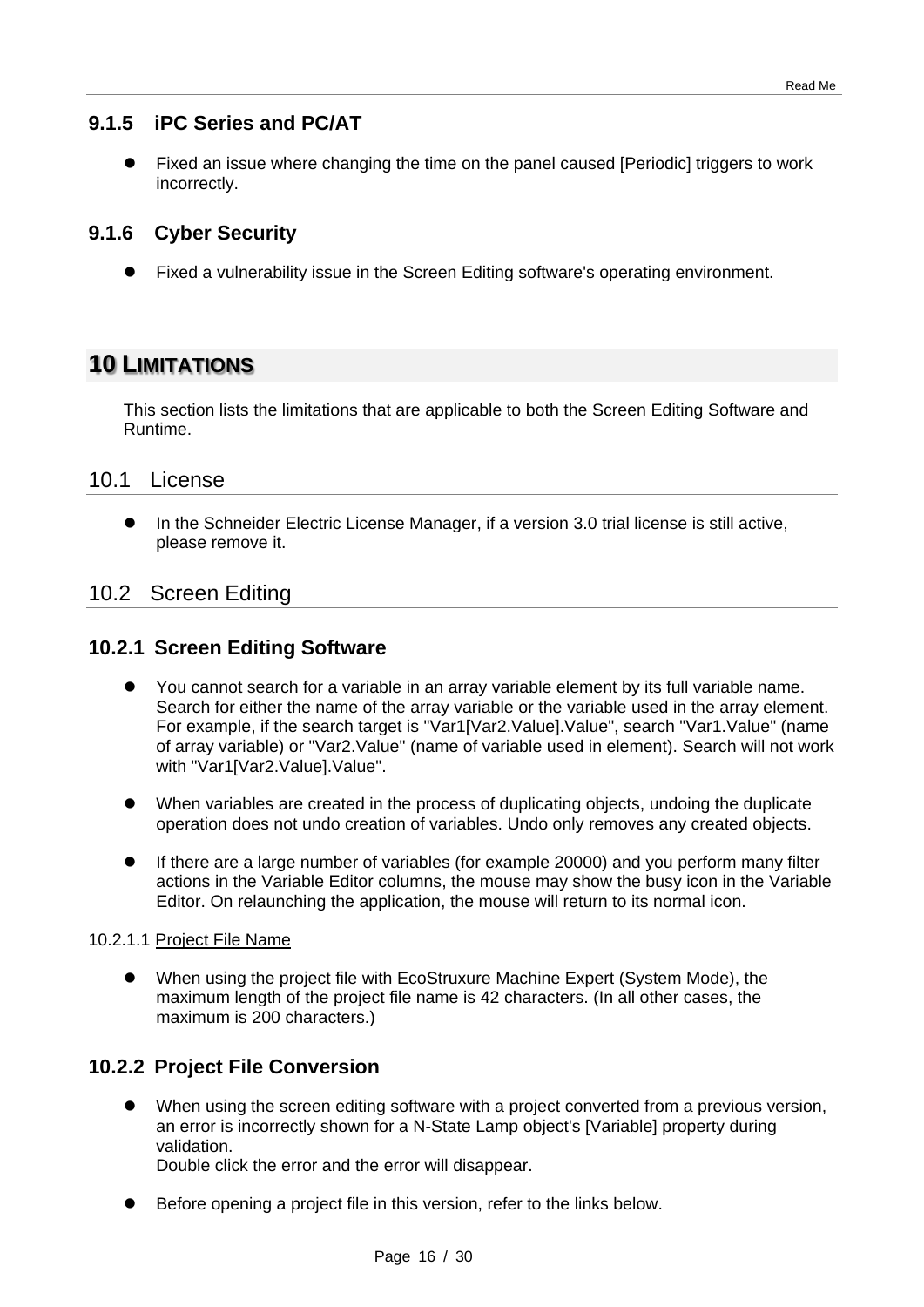- $\triangleright$  Version 2.4 Project File [http://hmi.schneider-electric.com/manual/EcoStruxure-Operator-Terminal-](http://hmi.schneider-electric.com/manual/EcoStruxure-Operator-Terminal-Expert/3.1.100/en/featureguide/index.htm#t=appendix%2Fnote_v24project_file_conversion.htm)[Expert/3.1.100/en/featureguide/index.htm#t=appendix%2Fnote\\_v24project\\_file\\_conv](http://hmi.schneider-electric.com/manual/EcoStruxure-Operator-Terminal-Expert/3.1.100/en/featureguide/index.htm#t=appendix%2Fnote_v24project_file_conversion.htm) [ersion.htm](http://hmi.schneider-electric.com/manual/EcoStruxure-Operator-Terminal-Expert/3.1.100/en/featureguide/index.htm#t=appendix%2Fnote_v24project_file_conversion.htm)
- $\triangleright$  Version 3.0 Project File [http://hmi.schneider-electric.com/manual/EcoStruxure-Operator-Terminal-](http://hmi.schneider-electric.com/manual/EcoStruxure-Operator-Terminal-Expert/3.1.100/en/featureguide/index.htm#t=appendix%2Fnote_v30project_file_conversion.htm)[Expert/3.1.100/en/featureguide/index.htm#t=appendix%2Fnote\\_v30project\\_file\\_conv](http://hmi.schneider-electric.com/manual/EcoStruxure-Operator-Terminal-Expert/3.1.100/en/featureguide/index.htm#t=appendix%2Fnote_v30project_file_conversion.htm) [ersion.htm](http://hmi.schneider-electric.com/manual/EcoStruxure-Operator-Terminal-Expert/3.1.100/en/featureguide/index.htm#t=appendix%2Fnote_v30project_file_conversion.htm)
- $\triangleright$  Version 3.1 Project File http://hmi.schneider-electric.com/manual/EcoStruxure-Operator-Terminal-Expert/3.1.100/en/featureguide/index.htm#t=appendix%2Fnote\_v31project\_file\_conv ersion htm

## **10.2.3 Project File Size**

- If any of the following applies to the project file, run Screen Editing Software on a 64-bit operating system.
	- $\triangleright$  The total number of variables (Primitive and Complex) is 40000 or more
	- $\triangleright$  The total number of Symbol Links is 10000 or more
	- $\triangleright$  The total number of recipe aggregates is 10000 or more
	- $\triangleright$  The total number of screens and content is 150 or more

## **10.2.4 Screen / Content**

- When using Left Navigation or Icon Navigation, if the navigation switch label is different from the [Label] in screen property window, in the [Label], add a character and remove the newly added character. The navigation switch label will be same as the [Label].
- When selecting [Solid] in [Type] of Border or Horizontal / Vertical Line in Grid or Scroll Grid, do NOT use following source properties in other properties.
	- > Border.Color.Value
	- > HorizontalLine.Color.Value
	- **EXECUTE:** VerticalLine.Color.Value
- When a Content Display object references a content screen that has any of the following objects –which have multiple states– changing the state from the tool bar in the Screen Editing software will not change the object state.
	- $\triangleright$  CheckBox
	- Lamp
	- > N-State Lamp
	- Pipe
	- Radio Button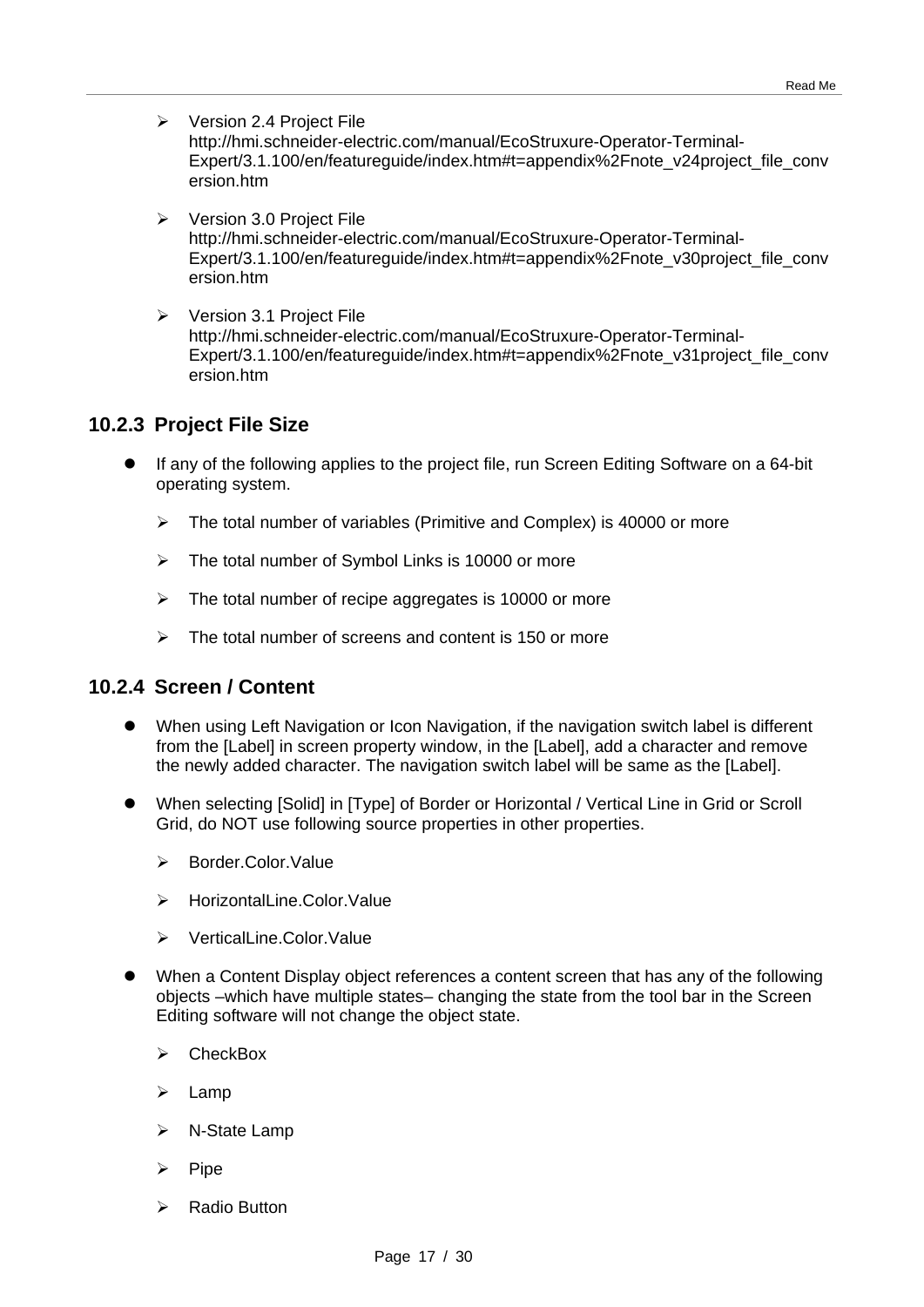- $\triangleright$  Switch
- **▶ Toggle Switch**

However, these objects run properly in simulation and on the panel.

 Even though the [Angle] property is visible for screen and content layouts, the property is not supported.

#### **10.2.5 Parts/Shapes**

#### 10.2.5.1 Alarm Summary

 In an Alarm Summary part, when you change column items or change their order from the default, you cannot reference the "Columns[\*].Title" property from other properties. If you do make this reference, errors may arise or the application may not run properly.

#### 10.2.5.2 N-State Lamp

- Multi-state lamp does not work properly under the following conditions.
	- $\triangleright$  [Type] = [Word]
	- $\triangleright$  [Status Change Condition] = [Bit]
	- $\triangleright$  [Undefined Bit] = [Use]
	- $\triangleright$  [Number of States] = Less than 33

When bits exceeding the specified number of states are ON, the text string, font, and fill set in the [Invalid] property are displayed. But the value of the 32nd bit cannot be referenced, it does not operate properly even when this bit is turned ON.

#### 10.2.5.3 Switch

 Do not use the unit converter with the source property in a Switch part's [Text] field. This sort of setting results in an error in the Screen Editing software.

#### 10.2.5.4 Web Browser

 The Web browser part does not support Serbian fonts. In the Screen Editing software, even though you can set the [Font Type] to [Serbian\_Gothic], the Serbian font will not appear on the panel.

#### 10.2.5.5 Polygon

 Do not associate properties with animation other than [Fill Level]. The Screen Editing software will report and error when trying to build the project.

#### 10.2.5.6 TextBox

 When using a Text object, you cannot assign a source property to the [Enable] property in the [Shadow] setting.

Even if you use the Screen Editing software to assign a source property, it will not work properly.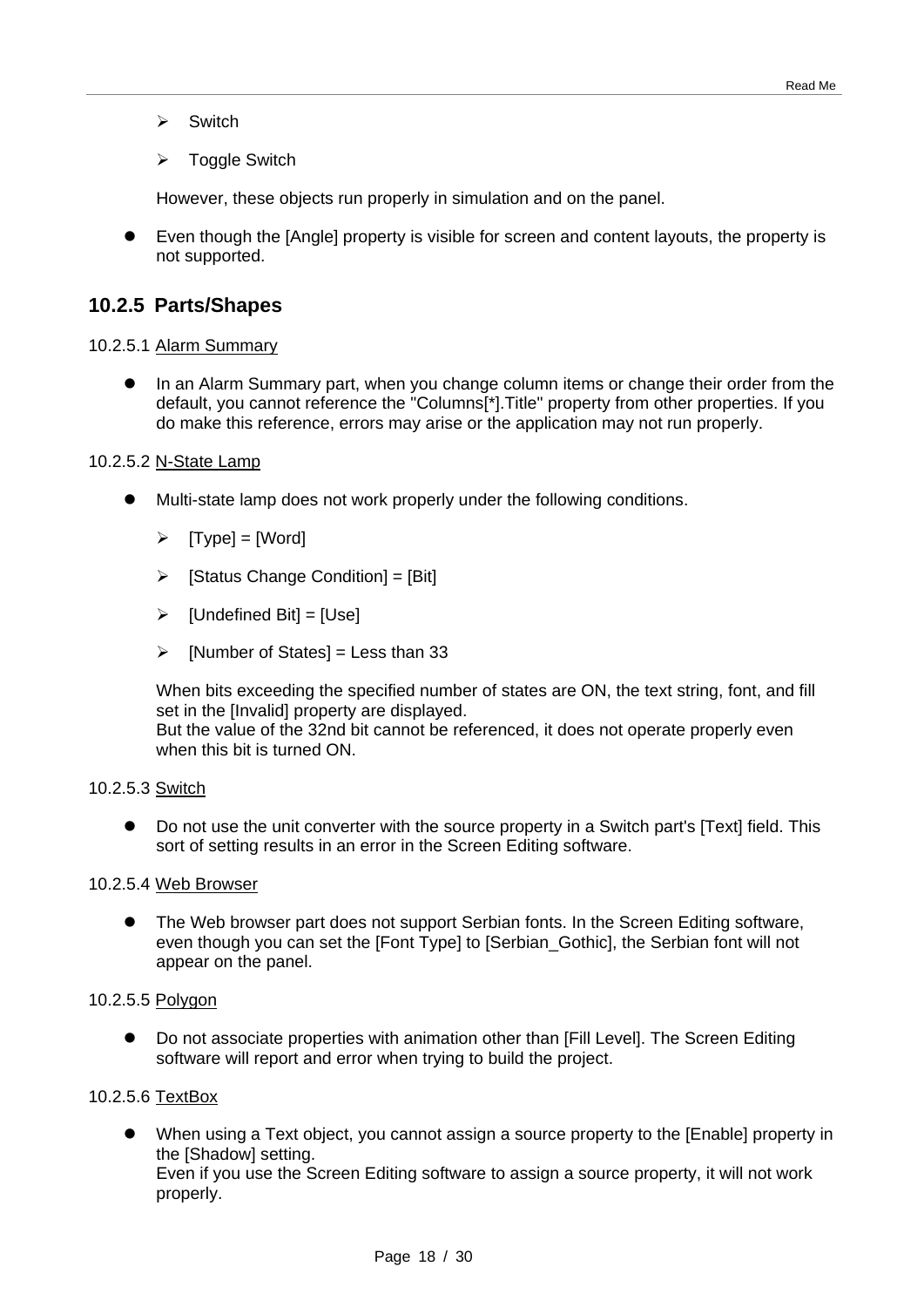#### 10.2.5.7 Content Display

 The width and height of a content display and referenced content may not be correct when the values are referenced from other properties or script.

## **10.2.6 Font**

● Chinese Simplified GB2312 Gothic will not be supported in next version, nor in later versions. Project files that use this font from previous versions will be converted to Chinese\_Simplified\_GB18030\_Gothic

#### **10.2.7 Converter**

 If you use 51 or more ranges in the Range Converter, change values with the spin box on the right-hand side of a field. (You cannot type numbers in into the fields directly.)

## **10.2.8 Trigger / Operation**

- An error does not occur even if you set one of the following unsupported objects on a Touch trigger.
	- > Alarm Summary
	- $\triangleright$  Hardware Configuration
	- > Ingredient Viewer
	- $\triangleright$  Picture Display
	- $\triangleright$  Web Browser
	- $\triangleright$  All Layout Objects
	- Screen / Content
	- Group Object
- [Alarm Group] operations do not support system errors. In the Screen Editing software, even though you can set [Alarm Group] operation to [SystemErrorGroup], it will not run on the panel.

#### **10.2.9 Variables**

Do not name a variable of type Structure as "Structure". You may use any other name.

#### 10.2.9.1 Symbol Link

- After importing a symbol file, do NOT delete the associated driver and then add it again. If you need to delete and add the driver, first delete the symbol file and then delete the driver.
- The following data types are either not supported or they are converted to another data type during Symbol Link import:

#### Not Supported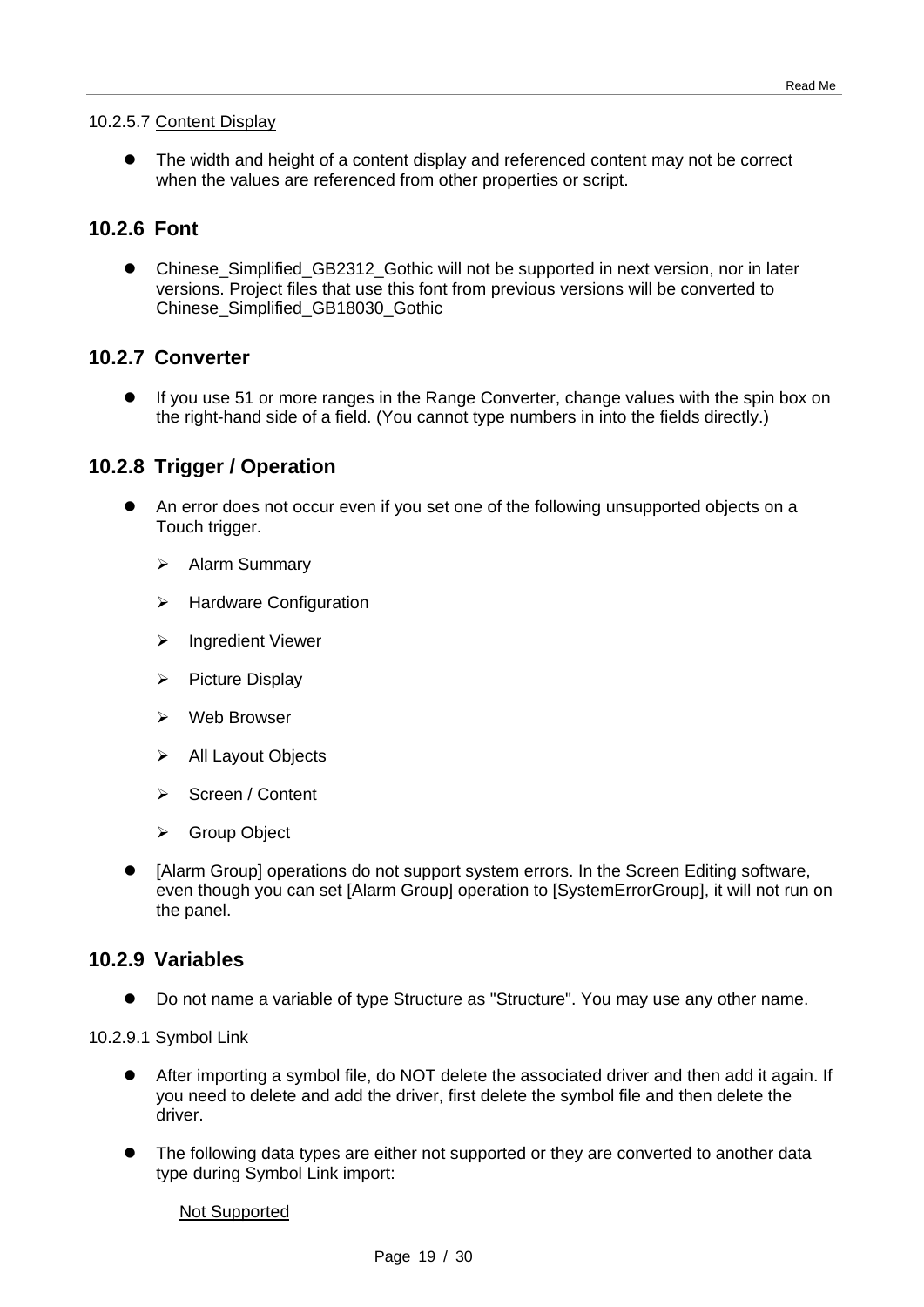- ENUM
- > INTERFACE

Converted to a primitive type of the source

- SUBRANGE
- **EXAMPLE POINTER TO**
- > REFERENCE

Converted to Structure

- UNION
- > FUNCTION BLOCK
- NamedBasicType in Rockwell L5K File is imported as String type in Symbol Link.
- Non-IEC formatted addresses in Unity-Pro File are imported in Symbol Link, however the addresses for these variables become blank. Please delete these variables.
- When importing a SoMachine Basic Modbus Symbol file (.SMBP), variables associated with registers %IWS and %QWS do not import correctly.
- After importing variables in Symbol Link, you can create variables with a user data type based on the Symbol Link. If you delete the Symbol Link, the Screen Editing Software does not display an error message to identify there is no reference for the created variable. You need to manually delete these variables or create the user data type.
- After importing a TIA Symbol file, do NOT rename the folder for the imported symbol file. If you need to rename the folder, first close the project and exit the screen editing software.
- Do not import TIA Portal symbol files from external storage. Before importing, move the symbol file to a drive on the PC.

#### **10.2.10 Driver**

- When using the following drivers, after importing the Symbol File, remove all unused variables.
	- Schneider Electric PacDrive
	- Schneider Electric SoMachine Network

#### 10.2.10.1 Siemens AG TIA Portal Ethernet

 You cannot import symbol files with multiple hierarchical structures. For example, TIA Portal PLC is in Group1 and Group2 and PLC2

#### **10.2.11 HMIGTU Series Power Box**

#### 10.2.11.1 Siemens AG SIMATIC S7 MPI Direct

If you use a speed of 187.5K, please configure 1 or more for the retry count.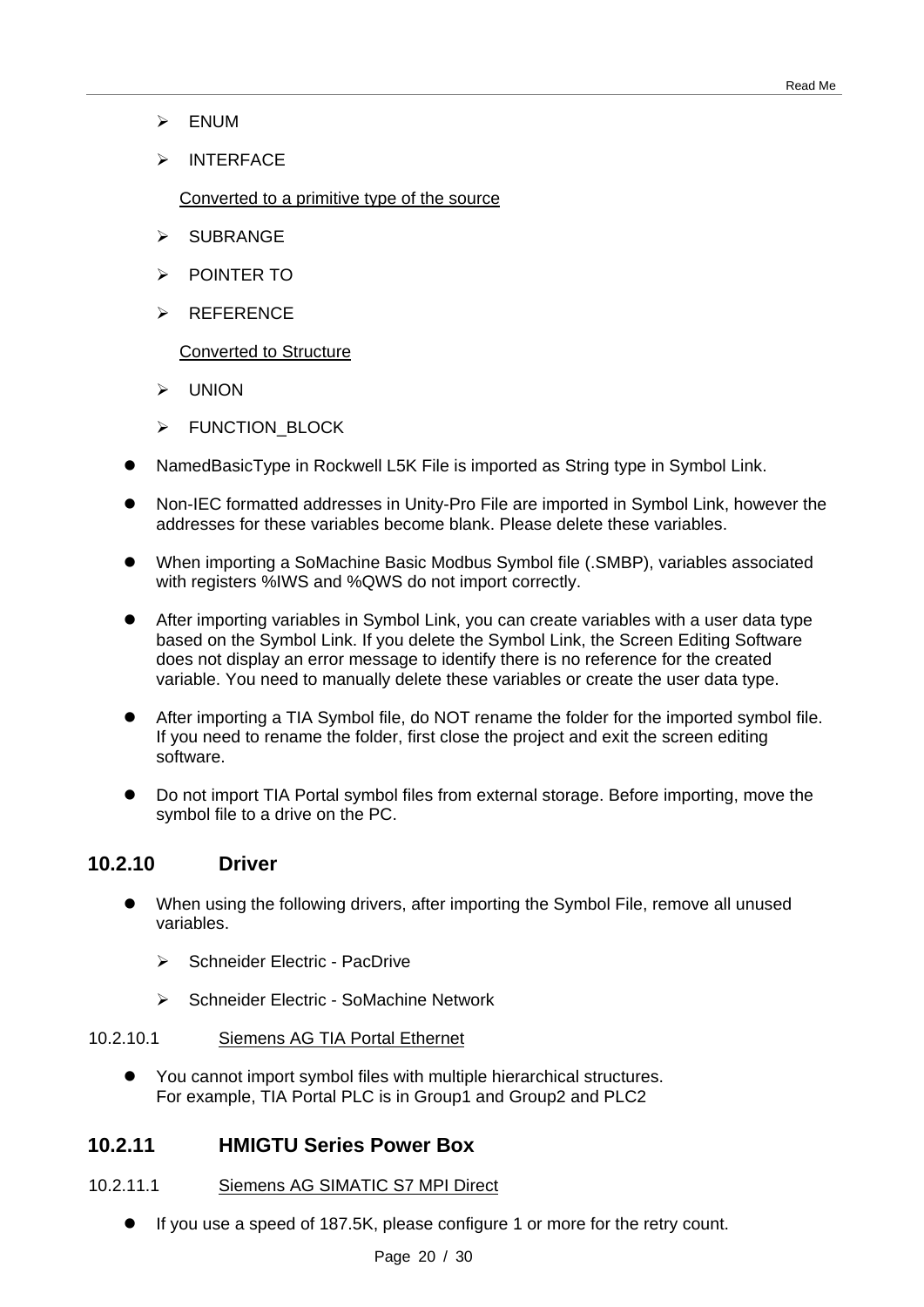#### 10.2.11.2 Modbus SIO Master

 When using HMIGTU Power Box Series with the Modbus SIO Master driver (any manufacturer), if the [Speed] is set to 57600 or more in the Driver property window, a time out error may occur.

#### 10.3 Transfer

- When you use the Screen Editing Software on a 32 bit operating system, you cannot transfer a project file to replace the system of a Vijeo Designer by EcoStruxure Operator Terminal Expert.
- In broken mode, you cannot use File System transfer to upgrade the run time before version 3.1.100.
- When transferring a project file that exceeds the maximum size limit, the Screen Editing software will sometimes show an incorrect error message. The project size limit depends on the panel.

When transferring via USB cable or Ethernet, the Screen Editing software displays the message "Download Failed".

On the other hand, when transferring via File System, even if you press the [Transfer] button, the panel shows no indication of an error. However, if you review the system error log, you can see a record that indicates the panel does not have enough space.

- Do not press [ALT] key during a transfer operation. Pressing the [ALT] will sometimes cause the transfer operation to fail.
- Transferring a project with many image files to the panel may take a considerable amount of time.

## **10.3.1 iPC Series and PC/AT**

- When the panel uses Windows 8.1 or later Embedded operating system, during transfer you cannot use the Screen Editing software to check the status of the Write filter. Check the Write filter status before transferring.
- When using run time version 3.1 or earlier, you cannot transfer project files from version 3.1 Service Pack 1 or later.

If you transfer the project file in the above condition, the following error message appears in the screen editing software.

[Unable to update using download operation. Use the installer to update run time to the latest version.]

In order to transfer, the run time must be re-installed with the same version, or later, as the screen editing software.

Install the run time from the following path on the installation DVD.

"¥EOTERuntime¥EcoStruxure Operator Terminal Expert Runtime.exe"

Installing the run time erases any previously transferred project files. After installation, transfer the project files again.

If .NET Framework is not already installed in the run time installation destination, or its version is older, .NET Framework is also installed. After .NET Framework is installed, the installation destination is restarted.

When installing the run time, there is not need to uninstall the previously installed run time.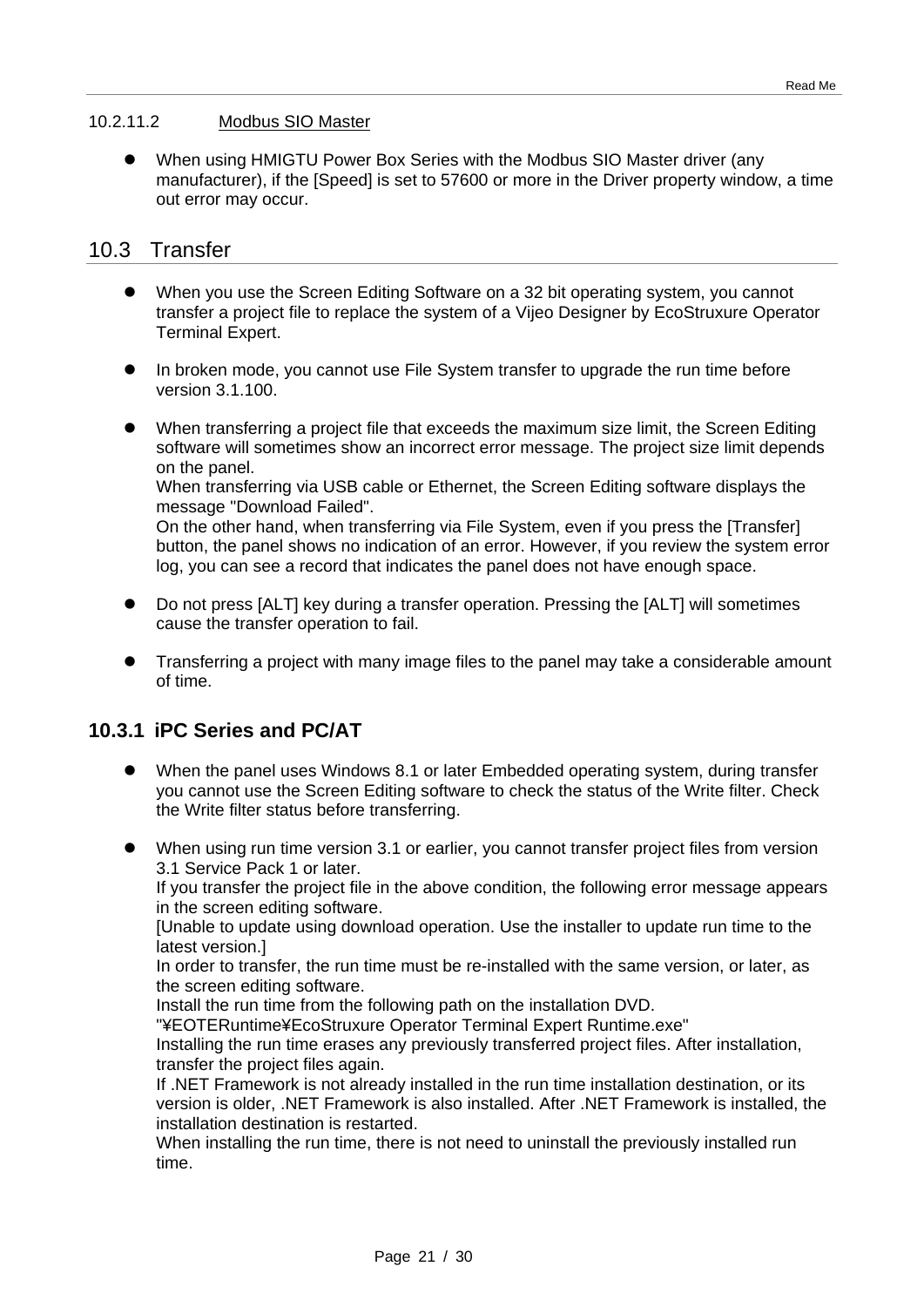## **10.3.2 External Storage (SD Card / USB Storage)**

- For the following data, when using USB storage as the save destination, and following the initial transfer you remove USB storage and delete the data, after the next transfer you may not be able to save the data to USB storage.
	- $\triangleright$  Alarms
	- $\triangleright$  Recipes
	- $\triangleright$  Logging

When this occurs, use File System transfer.

## 10.4 Panel Operation

## **10.4.1 Screen / Content**

- If the Scroll Grid Content is smaller than the Content Display object, the Scroll Grid Content is magnified to the Content Display object.
- Changes in values may not be reflected in screen drawings while there are frequent system errors, you are continually accessing back up memory, and there are many changes to variable values.

## **10.4.2 Hardware Configuration Screen**

- When restarting the run time by using an operation in the Hardware Configuration screen, the status of external storage may not be updated. When that happens, cycle the power on the panel.
- When implementing a filter in the filter setup screen [Filter Simplified] with the Operation Log Screen in a Hardware Configuration, sometimes items do not display correctly.

## **10.4.3 Keypad**

 While the keypad is displayed, reverse display may not show properly for rapid touches. This is only a display issue and values are written properly.

#### **10.4.4 Parts/Shapes**

10.4.4.1 Alarm Summary

- You can display up to 146 items in the Alarm Summary part's filter setup screen [Filter Simplified]. When there are more than 146 items, narrow down the list by either using the [Search] field or the [Filter Detailed] settings.
- When implementing a filter in the filter setup screen [Filter Simplified] with the Alarm Summary part, sometimes items do not display correctly.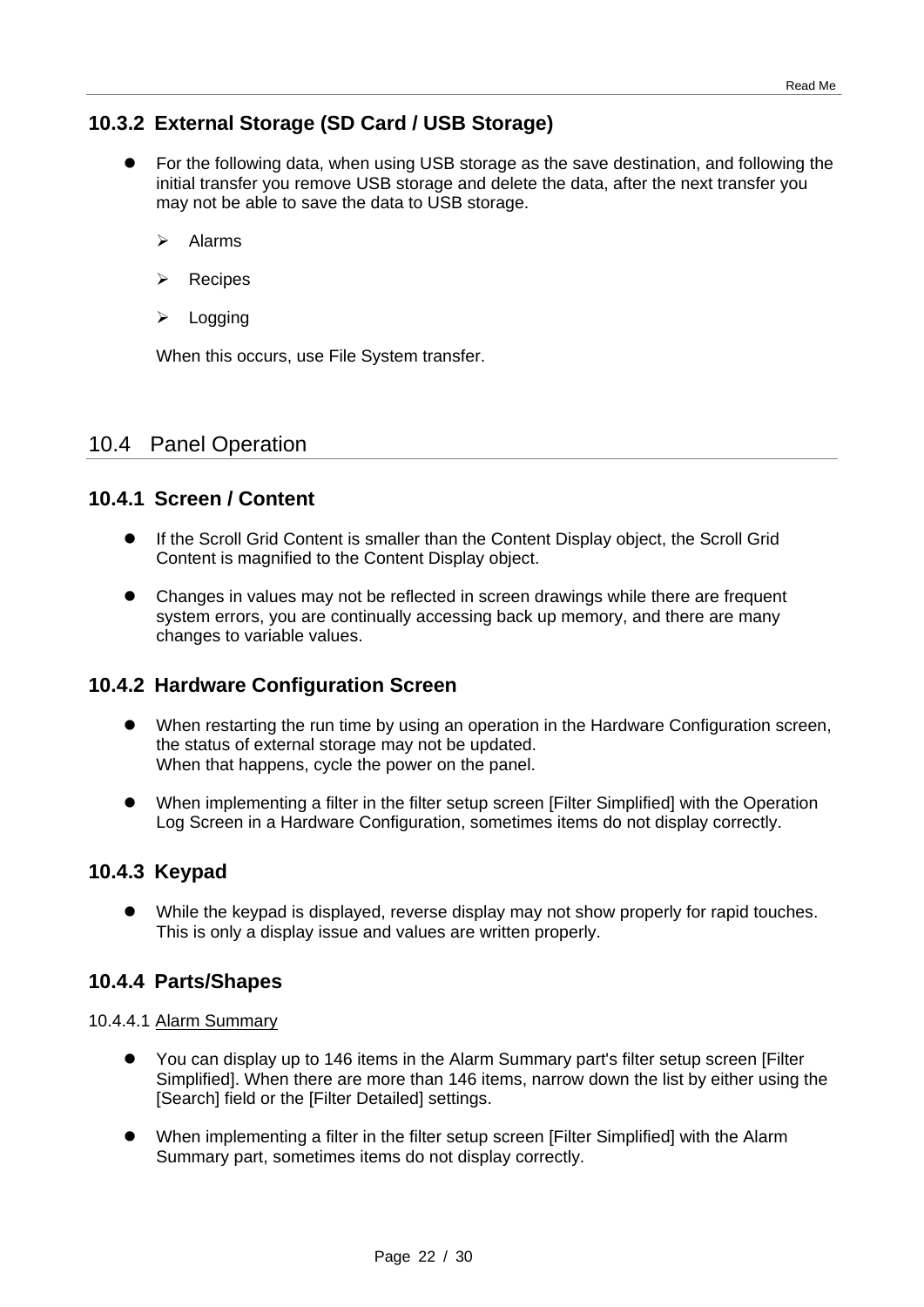#### 10.4.4.2 Web Browser

The Web browser part no longer supports TIFF and MNG image file formats.

## **10.4.5 Trigger / Operation**

- When animation or change in visibility hides a pressing object, Touch trigger (Release or Click) does not occur during that. The triggers operate as if the object is not hidden.
- The more [Array] Operations with the [All] check box selected, the longer it will take for the first screen change.
- When using the [File Management] Operation, if the file or folder name uses non-ASCII characters, the file or folder name will not display correctly in the [Confirmation Message] displayed by the [File Management] Operation.
- While external storage is not recognized by the panel and an [External Storage] operation is run, there is no system error.
- The [Inactivity] trigger does not recognize calibration as a touch operation, so the inactivity status will continue. As a result, when using the [Inactivity] trigger, it may be executed in the middle of a calibration touch operation. When using the [Inactivity] trigger, consider combining with other conditions in executing operations.

#### **10.4.6 Alarm**

 When starting up the run time, the more Active state alarms you have in the project the longer the start up time.

## **10.4.7 Logging**

- If a data logging operation occurs while a [File Management] Operation is in progress, sometimes data may not be logged depending on the logging frequency.
- SQL reserved words may not be used for the names of logging groups.
- When a logging group's [Condition Type] is [Periodic] and its interlock setting (Source property name: Interlock) changes from ON to OFF, logging will resume after the specified interval elapses since the previous logging.

#### **10.4.8 Network**

 If you set an IP address that duplicates another device on the local network in operation, or if you connect a device with an IP address that duplicates the panel to the local network, you cannot detect duplicating IP addresses. Only at runtime startup, the runtime check the IP address of the device on the local network and a system error occurs if there is duplication with the panel. After changing the IP address of the panel, the runtime will be rebooted, so please check whether system error has occurred after rebooting.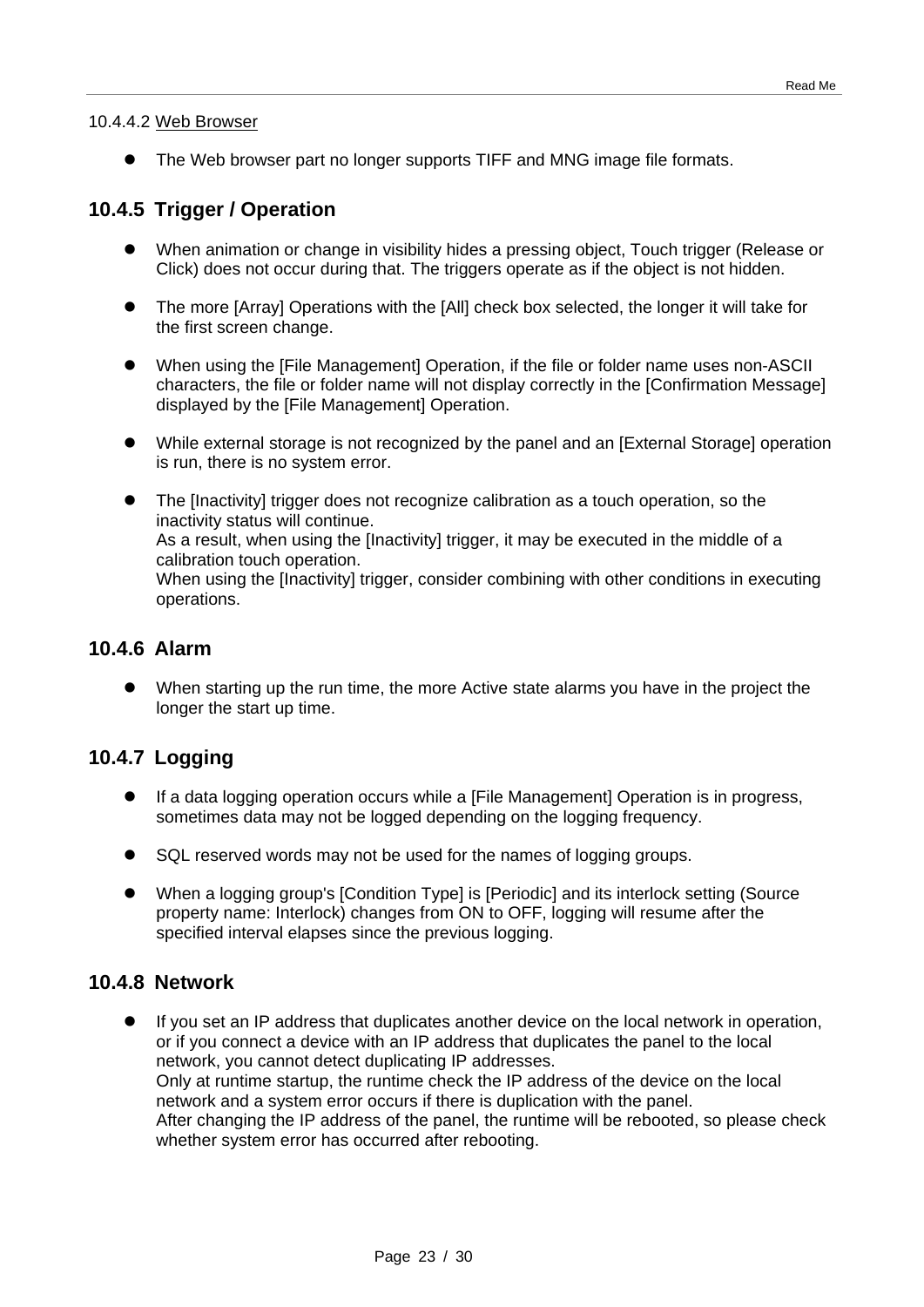## **10.4.9 OPC UA Server**

 When using the OPC UA server function, on first starting up the panel generates a server certificate. On first connecting to the server, the OPC UA client verifies the server's certificate.

As the server certificate is renewed in the following cases, the OPC UA client may have to check the server certificate again.

- $\triangleright$  In the Hardware Configuration screen, from the [OPC UA Server] menu the command [Regenerate Certificate] is selected.
- $\triangleright$  Transfer via File System (This issue does not arise with Ethernet and USB cable transfer.)

#### **10.4.10 HMISTO Series**

#### 10.4.10.1 Schneider Electric – PacDrive

 When using HMISTO Series with the Schneider Electric - PacDrive driver, sometimes connection system errors will occur.

#### **10.4.11 HMIST6 Series**

• Flow control XON/XOFF is not available.

#### 10.4.11.1 Rockwell Automation, Inc. DH-485

If you use a speed of 9600, sometimes a timeout error occurs.

#### **10.4.12 iPC Series**

 You must have 4 GB or more memory in a Schneider Electric iPC target machine to install the PC runtime.

## **10.4.13 iPC Series and PC/AT**

- When using multibyte characters for file or folder names for logging, operation log, and alarm export destinations, the system locale for the operating system must be set appropriately.
- When using multibyte characters for the file or folder name for an Image Display part's image save destination, the system locale for the operating system must be set appropriately.

## **10.4.14 External Storage (SD Card / USB Storage)**

 While USB storage is being continuously accessed, even though you eject the USB device, it may not work. Provide a function to either interrupt access to USB storage or change the storage destination.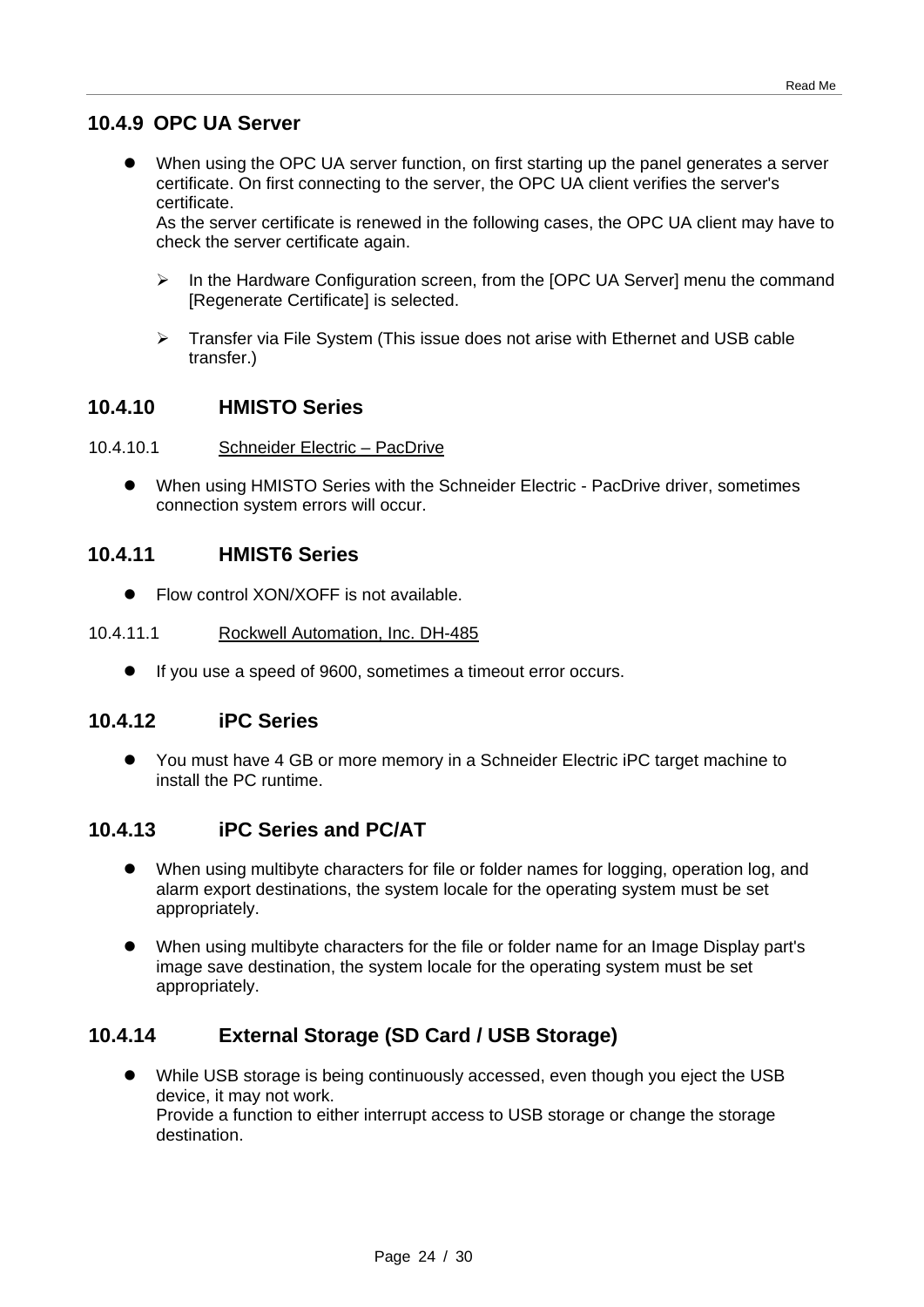# **11 OPEN SOURCE SOFTWARE**

Open source software used in this product is protected by the copyright described below.

## 11.1 LUA Plus

Copyright (c) 1994-2016 Lua.org, PUC-Rio.

THE SOFTWARE IS PROVIDED "AS IS", WITHOUT WARRANTY OF ANY KIND, EXPRESS OR IMPLIED, INCLUDING BUT NOT LIMITED TO THE WARRANTIES OF MERCHANTABILITY, FITNESS FOR A PARTICULAR PURPOSE AND NONINFRINGEMENT. IN NO EVENT SHALL THE AUTHORS OR COPYRIGHT HOLDERS BE LIABLE FOR ANY CLAIM, DAMAGES OR OTHER LIABILITY, WHETHER IN AN ACTION OF CONTRACT, TORT OR OTHERWISE, ARISING FROM, OUT OF OR IN CONNECTION WITH THE SOFTWARE OR THE USE OR OTHER DEALINGS IN THE SOFTWARE.

## 11.2 SQLCipher

Copyright (c) 2008-2012 Zetetic LLC

All rights reserved.

Redistribution and use in source and binary forms, with or without modification, are permitted provided that the following conditions are met:

\* Redistributions of source code must retain the above copyright notice, this list of conditions and the following disclaimer.

\* Redistributions in binary form must reproduce the above copyright notice, this list of conditions and the following disclaimer in the documentation and/or other materials provided with the distribution.

\* Neither the name of the ZETETIC LLC nor the names of its contributors may be used to endorse or promote products derived from this software without specific prior written permission.

THIS SOFTWARE IS PROVIDED BY ZETETIC LLC ''AS IS'' AND ANY EXPRESS OR IMPLIED WARRANTIES, INCLUDING, BUT NOT LIMITED TO, THE IMPLIED WARRANTIES OF MERCHANTABILITY AND FITNESS FOR A PARTICULAR PURPOSE ARE DISCLAIMED. IN NO EVENT SHALL ZETETIC LLC BE LIABLE FOR ANY DIRECT, INDIRECT, INCIDENTAL, SPECIAL, EXEMPLARY, OR CONSEQUENTIAL DAMAGES (INCLUDING, BUT NOT LIMITED TO, PROCUREMENT OF SUBSTITUTE GOODS OR SERVICES; LOSS OF USE, DATA, OR PROFITS; OR BUSINESS INTERRUPTION)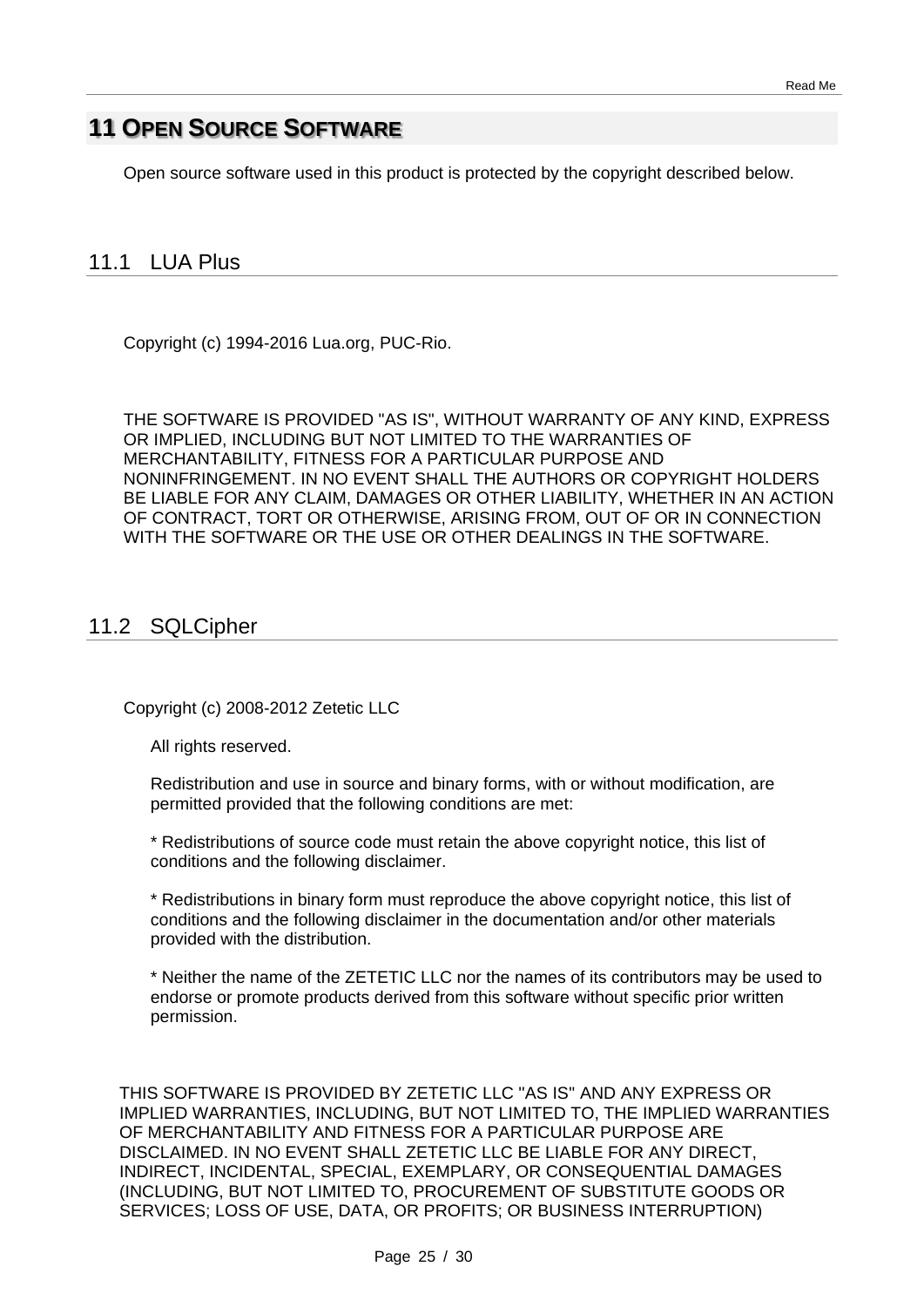HOWEVER CAUSED AND ON ANY THEORY OF LIABILITY, WHETHER IN CONTRACT, STRICT LIABILITY, OR TORT (INCLUDING NEGLIGENCE OR OTHERWISE) ARISING IN ANY WAY OUT OF THE USE OF THIS SOFTWARE, EVEN IF ADVISED OF THE POSSIBILITY OF SUCH DAMAGE.

## 11.3 OpenSSL

Copyright (c) 1998-2016 The OpenSSL Project. All rights reserved.

Redistribution and use in source and binary forms, with or without modification, are permitted provided that the following conditions are met:

1. Redistributions of source code must retain the above copyright notice, this list of conditions and the following disclaimer.

2. Redistributions in binary form must reproduce the above copyright notice, this list of conditions and the following disclaimer in the documentation and/or other materials provided with the distribution.

3. All advertising materials mentioning features or use of this software must display the following acknowledgment:

"This product includes software developed by the OpenSSL Project for use in the OpenSSL Toolkit. [\(http://www.openssl.org/\)](http://www.openssl.org/)"

4. The names "OpenSSL Toolkit" and "OpenSSL Project" must not be used to endorse or promote products derived from this software without prior written permission. For written permission, please contact

openssl-core@openssl.org.

5. Products derived from this software may not be called "OpenSSL" nor may "OpenSSL" appear in their names without prior written permission of the OpenSSL Project.

6. Redistributions of any form whatsoever must retain the following acknowledgment:

"This product includes software developed by the OpenSSL Project for use in the OpenSSL Toolkit [\(http://www.openssl.org/\)](http://www.openssl.org/)"

THIS SOFTWARE IS PROVIDED BY THE OpenSSL PROJECT ``AS IS'' AND ANY EXPRESSED OR IMPLIED WARRANTIES, INCLUDING, BUT NOT LIMITED TO, THE IMPLIED WARRANTIES OF MERCHANTABILITY AND FITNESS FOR A PARTICULAR PURPOSE ARE DISCLAIMED. IN NO EVENT SHALL THE OpenSSL PROJECT OR ITS CONTRIBUTORS BE LIABLE FOR ANY DIRECT, INDIRECT, INCIDENTAL,SPECIAL, EXEMPLARY, OR CONSEQUENTIAL DAMAGES (INCLUDING, BUT NOT LIMITED TO, PROCUREMENT OF SUBSTITUTE GOODS OR SERVICES;LOSS OF USE, DATA, OR PROFITS; OR BUSINESS INTERRUPTION) HOWEVER CAUSED AND ON ANY THEORY OF LIABILITY, WHETHER IN CONTRACT, STRICT LIABILITY, OR TORT (INCLUDING NEGLIGENCE OR OTHERWISE) ARISING IN ANY WAY OUT OF THE USE OF THIS SOFTWARE, EVEN IF ADVISED OF THE POSSIBILITY OF SUCH DAMAGE.

This product includes cryptographic software written by Eric Young (eay@cryptsoft.com). This product includes software written by Tim Hudson (tih@cryptsoft.com).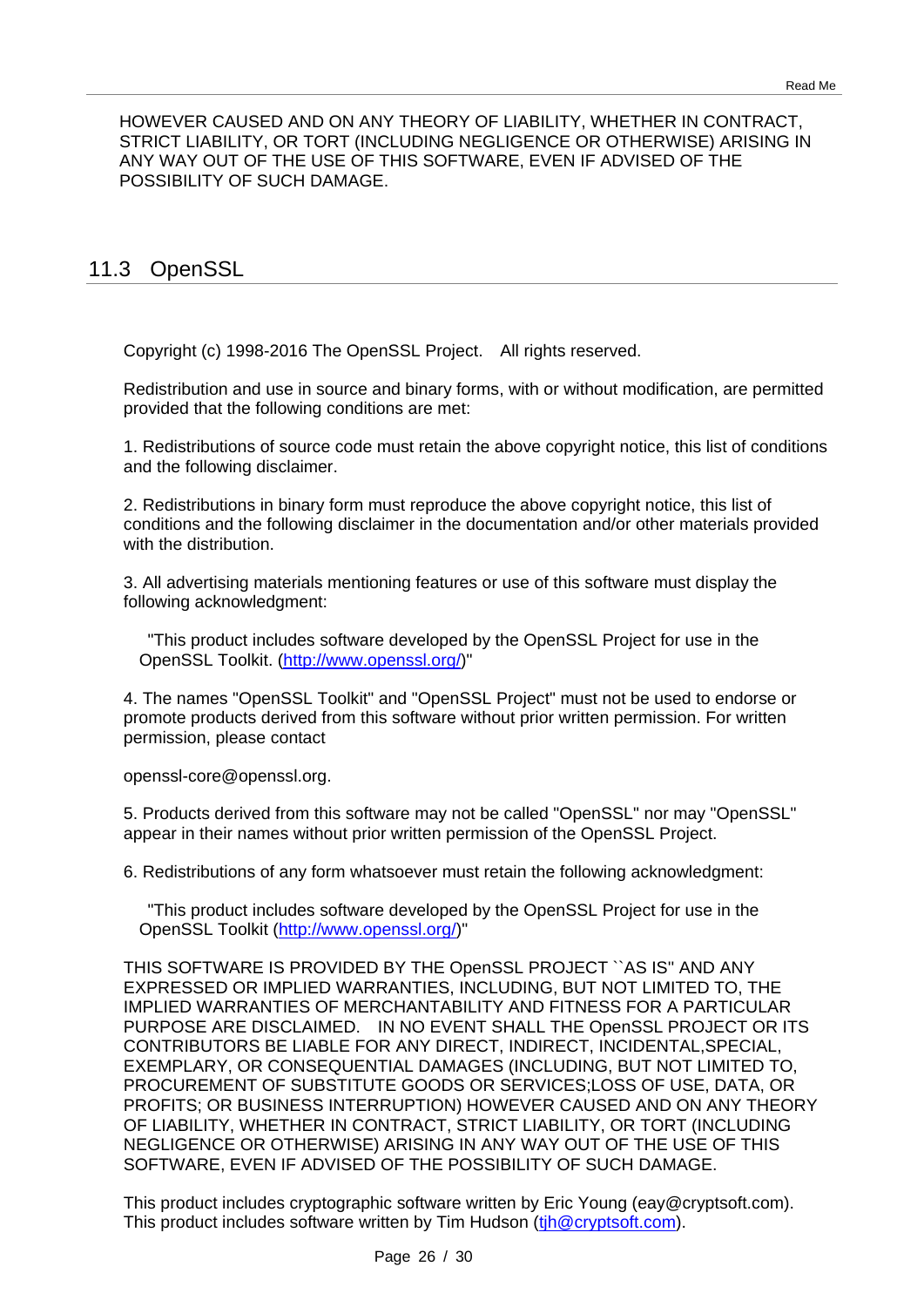Copyright (C) 1995-1998 Eric Young [\(eay@cryptsoft.com\)](mailto:eay@cryptsoft.com) All rights reserved.

This package is an SSL implementation written by Eric Young (eav@cryptsoft.com). The implementation was written so as to conform with Netscapes SSL.

This library is free for commercial and non-commercial use as long as the following conditions are aheared to. The following conditions apply to all code found in this distribution, be it the RC4, RSA, lhash, DES, etc., code; not just the SSL code. The SSL documentation included with this distribution is covered by the same copyright terms except that the holder is Tim Hudson (tih@cryptsoft.com).

Copyright remains Eric Young's, and as such any Copyright notices in the code are not to be removed. If this package is used in a product, Eric Young should be given attribution as the author of the parts of the library used. This can be in the form of a textual message at program startup or in documentation (online or textual) provided with the package.

Redistribution and use in source and binary forms, with or without modification, are permitted provided that the following conditions are met:

1. Redistributions of source code must retain the copyright notice, this list of conditions and the following disclaimer.

2. Redistributions in binary form must reproduce the above copyright notice, this list of conditions and the following disclaimer in the documentation and/or other materials provided with the distribution

3. All advertising materials mentioning features or use of this software must display the following acknowledgement:

"This product includes cryptographic software written by Eric Young [\(eay@cryptsoft.com\)](mailto:eay@cryptsoft.com)" The word 'cryptographic' can be left out if the rouines from the library being used are not cryptographic related :-).

4. If you include any Windows specific code (or a derivative thereof) from the apps directory (application code) you must include an acknowledgement:

"This product includes software written by Tim Hudson (tih@cryptsoft.com)"

THIS SOFTWARE IS PROVIDED BY ERIC YOUNG ``AS IS'' AND ANY EXPRESS OR IMPLIED WARRANTIES, INCLUDING, BUT NOT LIMITED TO, THE IMPLIED WARRANTIES OF MERCHANTABILITY AND FITNESS FOR A PARTICULAR PURPOSE ARE DISCLAIMED. IN NO EVENT SHALL THE AUTHOR OR CONTRIBUTORS BE LIABLE FOR ANY DIRECT, INDIRECT, INCIDENTAL, SPECIAL, EXEMPLARY, OR CONSEQUENTIAL DAMAGES (INCLUDING, BUT NOT LIMITED TO, PROCUREMENT OF SUBSTITUTE GOODS OR SERVICES; LOSS OF USE, DATA, OR PROFITS; OR BUSINESS INTERRUPTION) HOWEVER CAUSED AND ON ANY THEORY OF LIABILITY, WHETHER IN CONTRACT, STRICT LIABILITY, OR TORT (INCLUDING NEGLIGENCE OR OTHERWISE) ARISING IN ANY WAY OUT OF THE USE OF THIS SOFTWARE, EVEN IF ADVISED OF THE POSSIBILITY OF SUCH DAMAGE.

The license and distribution terms for any publically available version or derivative of this code cannot be changed. i.e. this code cannot simply be copied and put under another distribution license

[including the GNU Public Licence.]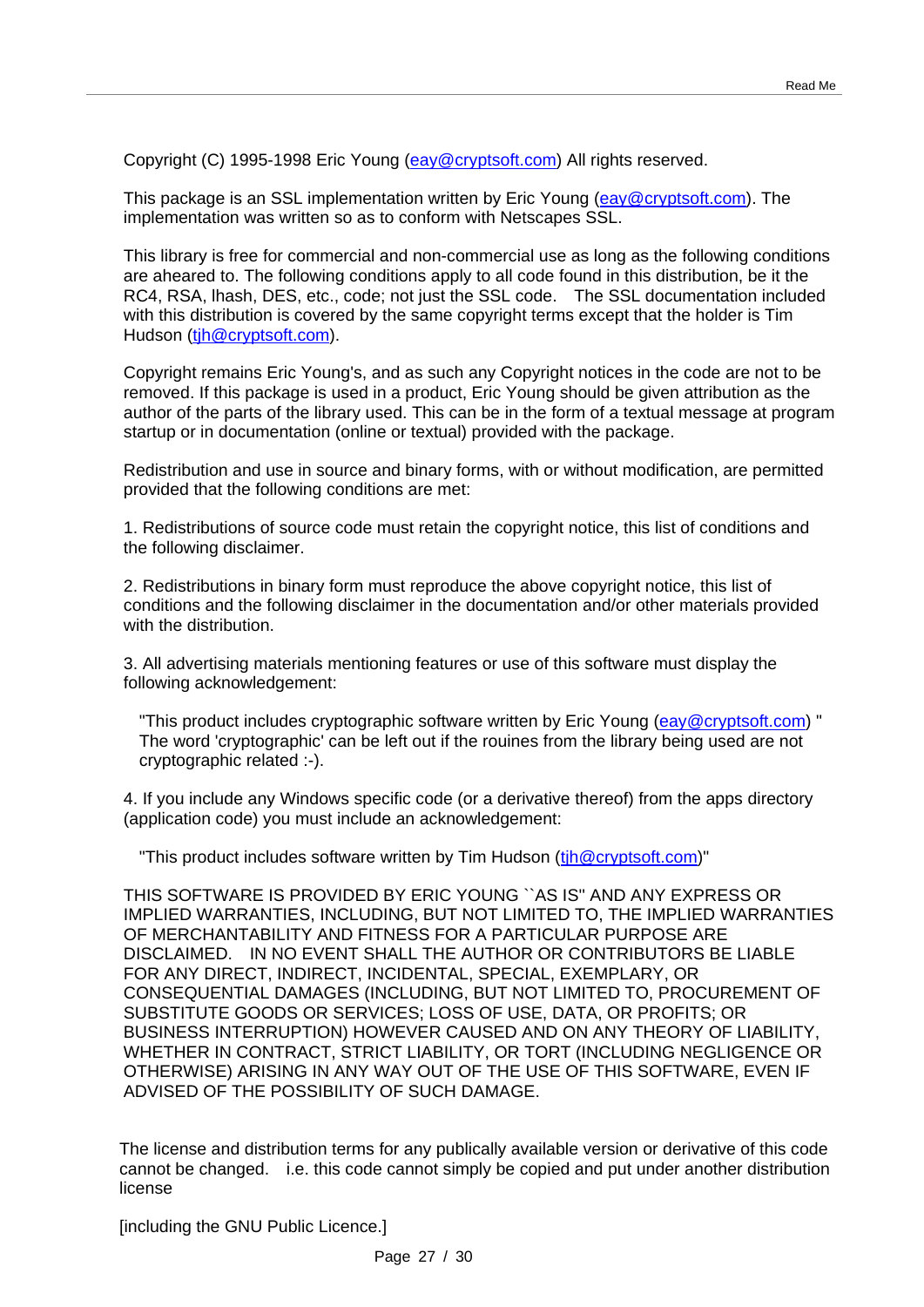#### 11.4 mapm

Copyright (C) 1999 - 2010 Michael C. Ring

This software is Freeware.

Permission to use, copy, and distribute this software and its documentation for any purpose with or without fee is hereby granted, provided that the above copyright notice appear in all copies and that both that copyright notice and this permission notice appear in supporting documentation.

Permission to modify the software is granted. Permission to distribute the modified code is granted. Modifications are to be distributed by using the file 'license.txt' as a template to modify the file header.

'license.txt' is available in the official MAPM distribution.

To distribute modified source code, insert the file 'license.txt' at the top of all modified source code files and edit accordingly. This software is provided "as is" without express or implied warranty.

#### 11.5 libpng

libpng is used in this product.

## 11.6 SimpleCrypt

Copyright (c) 2011, Andre Somers

All rights reserved.

Redistribution and use in source and binary forms, with or without modification, are permitted provided that the following conditions are met:

\* Redistributions of source code must retain the above copyright notice, this list of conditions and the following disclaimer.

\* Redistributions in binary form must reproduce the above copyright notice, this list of conditions and the following disclaimer in the documentation and/or other materials provided with the distribution.

\* Neither the name of the Rathenau Instituut, Andre Somers nor the names of its contributors may be used to endorse or promote products derived from this software without specific prior written permission.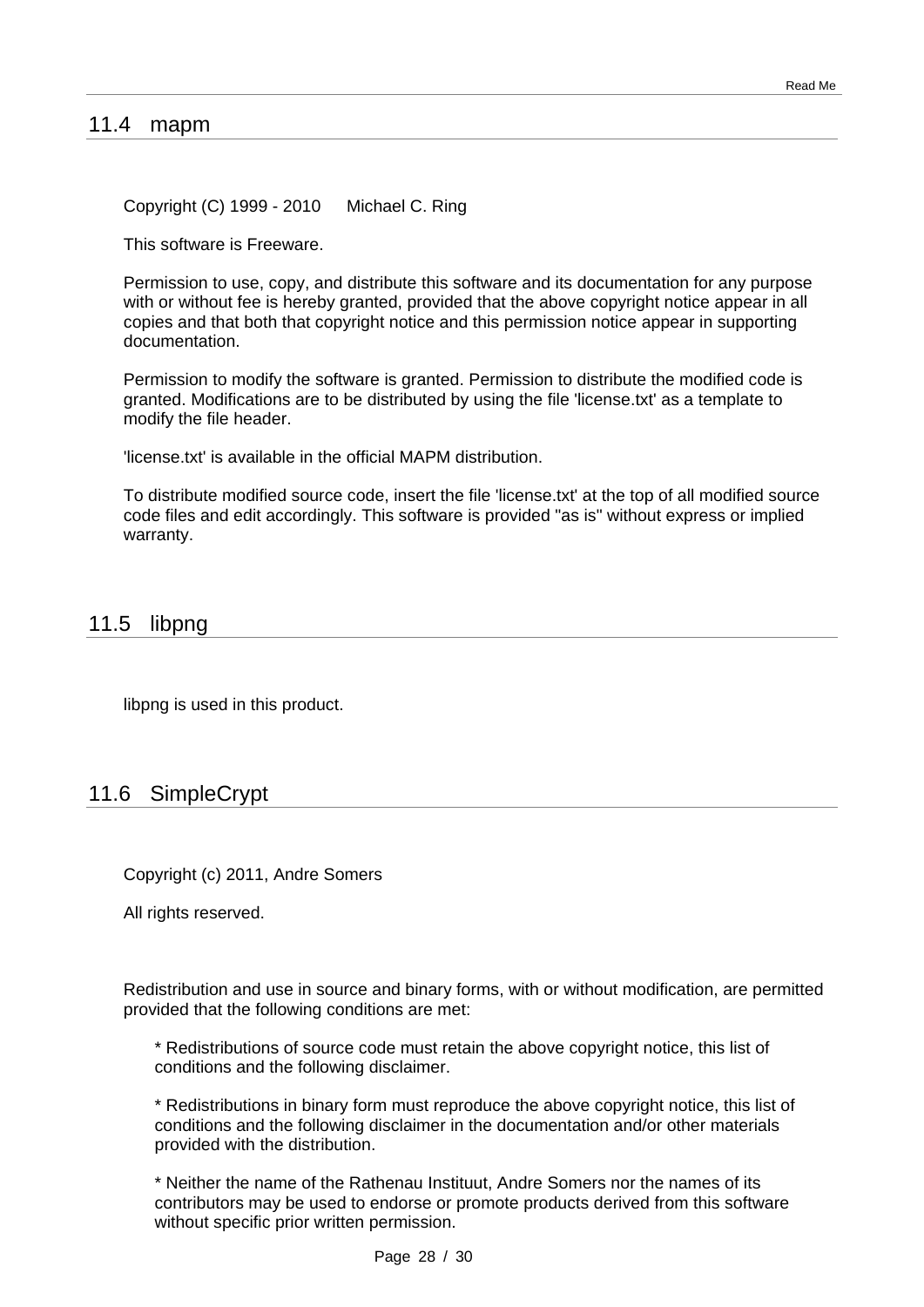THIS SOFTWARE IS PROVIDED BY THE COPYRIGHT HOLDERS AND CONTRIBUTORS "AS IS" AND ANY EXPRESS OR IMPLIED WARRANTIES, INCLUDING, BUT NOT LIMITED TO, THE IMPLIED WARRANTIES OF MERCHANTABILITY AND FITNESS FOR A PARTICULAR PURPOSE ARE DISCLAIMED. IN NO EVENT SHALL ANDRE SOMERS BE LIABLE FOR ANY DIRECT, INDIRECT, INCIDENTAL, SPECIAL, EXEMPLARY, OR CONSEQUENTIAL DAMAGES (INCLUDING, BUT NOT LIMITED TO, PROCUREMENT OF SUBSTITUTE GOODS OR SERVICES; LOSS OF USE, DATA; OR BUSINESS INTERRUPTION) HOWEVER CAUSED AND ON ANY THEORY OF LIABILITY, WHETHER IN CONTRACT, STRICT LIABILITY, OR TORT (INCLUDING NEGLIGENCE OR OTHERWISE) ARISING IN ANY WAY OUT OF THE USE OF THIS SOFTWARE, EVEN IF ADVISED OF THE POSSIBILITY OF SUCH DAMAGE.

#### 11.7 libxml2

Except where otherwise noted in the source code (e.g. the files hash.c, list.c and the trio files, which are covered by a similar license but with different Copyright notices) all the files are:

Copyright (C) 1998-2012 Daniel Veillard. All Rights Reserved.

Permission is hereby granted, free of charge, to any person obtaining a copy of this software and associated documentation files (the "Software"), to deal in the Software without restriction, including without limitation the rights to use, copy, modify, merge, publish, distribute, sublicense, and/or sell copies of the Software, and to permit persons to whom the Software is furnished to do so, subject to the following conditions:

The above copyright notice and this permission notice shall be included in all copies or substantial portions of the Software.

THE SOFTWARE IS PROVIDED "AS IS", WITHOUT WARRANTY OF ANY KIND, EXPRESS OR IMPLIED, INCLUDING BUT NOT LIMITED TO THE WARRANTIES OF MERCHANTABILITY, FIT-NESS FOR A PARTICULAR PURPOSE AND NONINFRINGEMENT. IN NO EVENT SHALL THE AUTHORS OR COPYRIGHT HOLDERS BE LIABLE FOR ANY CLAIM, DAMAGES OR OTHER LIABILITY, WHETHER IN AN ACTION OF CONTRACT, TORT OR OTHERWISE, ARISING FROM, OUT OF OR IN CONNECTION WITH THE SOFTWARE OR THE USE OR OTHER DEALINGS IN THE SOFTWARE.

#### 11.8 ipsec-tools

The code is copyright 1995, 1996, 1997, 1998, and 1999 by the WIDE Project and licensed under the BSD license.

Copyright (c) The Regents of the University of California. All rights reserved.

Redistribution and use in source and binary forms, with or without modification, are permitted provided that the following conditions are met: